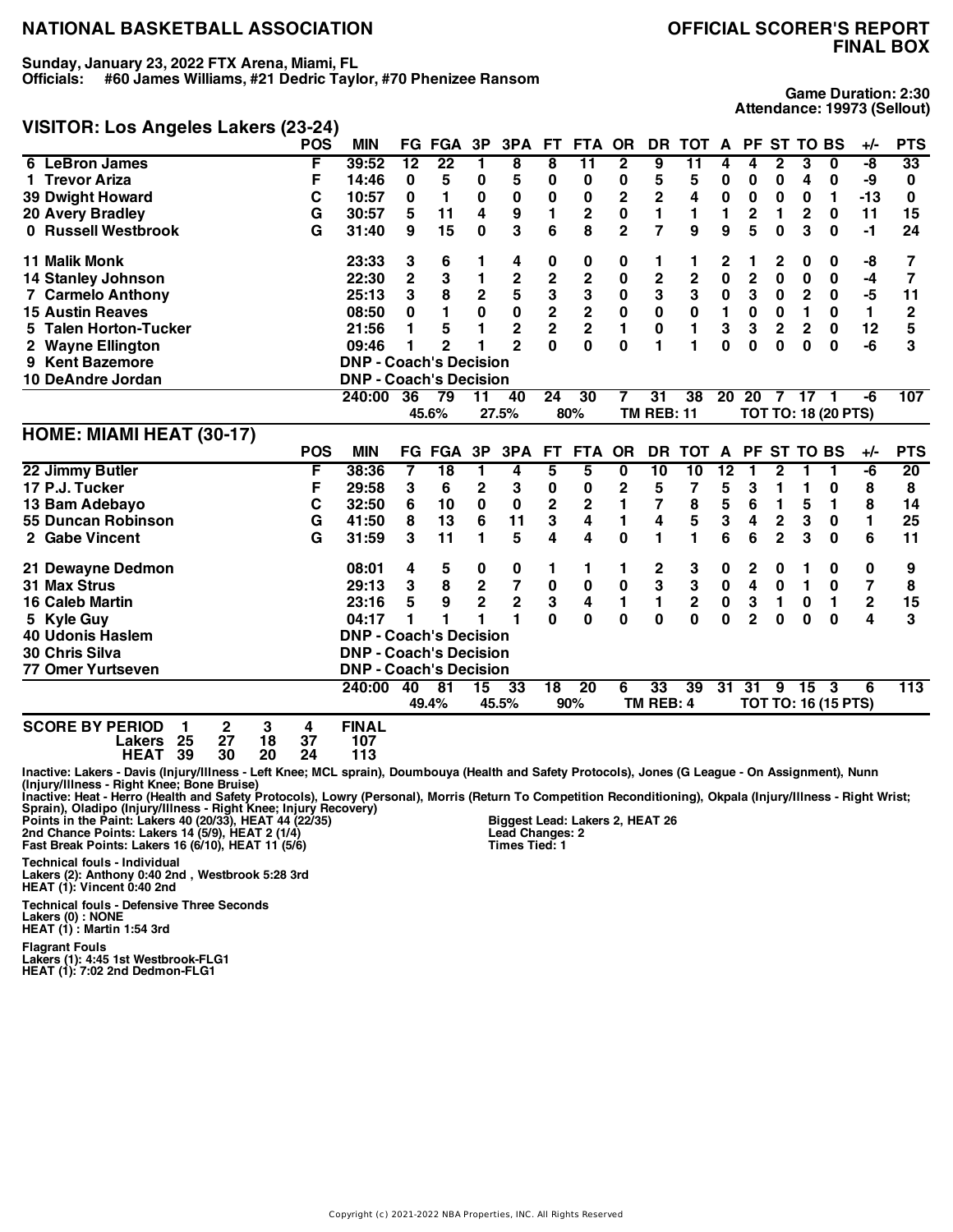**Sunday, January 23, 2022 FTX Arena, Miami, FL**

**Officials: #60 James Williams, #21 Dedric Taylor, #70 Phenizee Ransom**

#### **VISITOR: Los Angeles Lakers**

**Period Duration: 0:26 Attendance: 19973 (Sellout)**

|                                 | <b>POS</b> | <b>MIN</b>                    |                | <b>FG FGA</b>   | 3P           | 3PA             | FT.          | <b>FTA</b>  | <b>OR</b>      | <b>DR</b>    | <b>TOT</b>              | A                       | PF.       |             | <b>ST TO BS</b> |                          | $+/-$           | <b>PTS</b>     |
|---------------------------------|------------|-------------------------------|----------------|-----------------|--------------|-----------------|--------------|-------------|----------------|--------------|-------------------------|-------------------------|-----------|-------------|-----------------|--------------------------|-----------------|----------------|
| <b>LeBron James</b><br>6        | F          | 09:01                         | 2              | 4               | 1            | 2               | 2            | 3           | 0              | 3            | 3                       |                         | 0         | 0           |                 | 0                        | -9              | 7              |
| 1 Trevor Ariza                  | F          | 07:04                         | 0              | 3               | 0            | 3               | 0            | 0           | 0              | 2            | 2                       | 0                       | 0         | 0           | $\mathbf{2}$    | 0                        | $-7$            | 0              |
| <b>39 Dwight Howard</b>         | С          | 06:01                         | 0              | 1               | $\bf{0}$     | 0               | 0            | 0           | $\overline{2}$ | 0            | $\overline{\mathbf{2}}$ | 0                       | 0         | 0           | 0               | 0                        | $-10$           | 0              |
| 20 Avery Bradley                | G          | 07:04                         | 1              | 2               | $\pmb{0}$    | 1               | 0            | 0           | 0              | 0            | 0                       | $\mathbf 0$             | $\bf{0}$  | 0           | 0               | 0                        | -7              | 2              |
| 0 Russell Westbrook             | G          | 07:49                         | 3              | 4               | $\mathbf{0}$ | 1               | 1            | 1           | 1              | 0            | 1                       | 1                       | 1         | $\bf{0}$    | 1               | 0                        | $-15$           | 7              |
| <b>11 Malik Monk</b>            |            | 05:59                         | 2              | 3               | 1            | 2               | 0            | 0           | 0              | 0            | 0                       | 0                       | 0         | 0           | 0               | 0                        | -4              | 5              |
| <b>14 Stanley Johnson</b>       |            | 03:13                         | 1              | 1               | 0            | $\bf{0}$        | 0            | 0           | 0              | 1            | 1                       | $\mathbf 0$             | 0         | 0           | 0               | 0                        | -8              | $\overline{2}$ |
| 7 Carmelo Anthony               |            | 04:56                         | 1              | $\mathbf{2}$    | $\pmb{0}$    | 1               | $\pmb{0}$    | $\pmb{0}$   | 0              | 1            | 1                       | 0                       | 0         | 0           | 1               | 0                        | $-7$            | $\overline{2}$ |
| <b>15 Austin Reaves</b>         |            | 04:42                         | 0              | 0               | $\mathbf 0$  | $\bf{0}$        | $\mathbf 0$  | $\mathbf 0$ | $\mathbf 0$    | $\mathbf 0$  | $\bf{0}$                | 1                       | $\bf{0}$  | $\bf{0}$    | $\mathbf 0$     | $\mathbf 0$              | $-4$            | 0              |
| <b>Talen Horton-Tucker</b><br>5 |            | 04:11                         | 0              | 0               | O            | O               | $\Omega$     | $\bf{0}$    | $\bf{0}$       | $\mathbf{0}$ | $\Omega$                | 1                       | 0         | 1           | $\bf{0}$        | $\bf{0}$                 | 1               | 0              |
| <b>Kent Bazemore</b><br>9       |            | <b>DNP - Coach's Decision</b> |                |                 |              |                 |              |             |                |              |                         |                         |           |             |                 |                          |                 |                |
| 2 Wayne Ellington               |            | <b>DNP - Coach's Decision</b> |                |                 |              |                 |              |             |                |              |                         |                         |           |             |                 |                          |                 |                |
| 10 DeAndre Jordan               |            | <b>DNP - Coach's Decision</b> |                |                 |              |                 |              |             |                |              |                         |                         |           |             |                 |                          |                 |                |
|                                 |            | 60:00                         | 10             | $\overline{20}$ | 2            | 10              | 3            | 4           | 3              | 7            | 10                      | 4                       |           |             | 5               | $\mathbf{0}$             | $-14$           | 25             |
|                                 |            |                               |                | 50%             |              | 20%             |              | 75%         |                | TM REB: 0    |                         |                         |           |             |                 | <b>TOT TO: 5 (6 PTS)</b> |                 |                |
| <b>HOME: MIAMI HEAT</b>         |            |                               |                |                 |              |                 |              |             |                |              |                         |                         |           |             |                 |                          |                 |                |
|                                 | <b>POS</b> | <b>MIN</b>                    |                | <b>FG FGA</b>   | 3P           | 3PA             | FT.          | FTA OR      |                | <b>DR</b>    | <b>TOT</b>              | $\mathbf{A}$            |           | PF ST TO BS |                 |                          | $+/-$           | <b>PTS</b>     |
| 22 Jimmy Butler                 | F          | 11:23                         | $\mathbf{2}$   | 3               | 0            | 0               | 0            | 0           | 0              | 5            | 5                       | 7                       | 0         | 1           | 1               | 0                        | $\overline{12}$ | 4              |
| 17 P.J. Tucker                  | F          | 09:00                         | 1              | 1               | 1            | 1               | 0            | 0           | 0              | 0            | 0                       | 2                       | 1         | 0           | 0               | 0                        | 15              | 3              |
| 13 Bam Adebayo                  | C          | 09:01                         | 3              | 4               | $\pmb{0}$    | 0               | 0            | 0           | 0              | 2            | $\mathbf 2$             | $\overline{\mathbf{c}}$ | 1         | 0           | 0               | 0                        | 9               | 6              |
| 55 Duncan Robinson              | G          | 11:37                         | 4              | 6               | 3            | 5               | 0            | 0           | 0              | 1            | 1                       | 1                       | 1         | 0           | 0               | 0                        | 15              | 11             |
| 2 Gabe Vincent                  | G          | 06:57                         | $\overline{2}$ | 3               | 1            | $\overline{2}$  | 0            | $\bf{0}$    | 0              | $\bf{0}$     | $\mathbf{0}$            | $\mathbf{2}$            | 0         | 0           | $\bf{0}$        | 0                        | 12              | 5              |
| 21 Dewayne Dedmon               |            | 02:59                         | 3              | 4               | 0            | 0               | 1            | 1           | 1              | 0            | 1                       | 0                       | 1         | 0           | 0               | 0                        | 5               | 7              |
| <b>31 Max Strus</b>             |            | 05:40                         | 1              | $\mathbf 2$     | $\mathbf{1}$ | $\mathbf 2$     | $\pmb{0}$    | $\bf{0}$    | 0              | $\pmb{0}$    | 0                       | $\mathbf 0$             | 1         | $\mathbf 0$ | $\mathbf 0$     | $\mathbf 0$              | 4               | 3              |
| <b>16 Caleb Martin</b>          |            | 03:00                         | 0              | 1               | $\mathbf 0$  | 0               | 0            | $\pmb{0}$   | $\pmb{0}$      | $\pmb{0}$    | $\pmb{0}$               | $\pmb{0}$               | $\pmb{0}$ | $\bf{0}$    | $\pmb{0}$       | $\bf{0}$                 | $-1$            | 0              |
| 5 Kyle Guy                      |            | 00:23                         | 0              | 0               | 0            | $\bf{0}$        | $\mathbf{0}$ | $\bf{0}$    | $\bf{0}$       | $\bf{0}$     | $\bf{0}$                | $\bf{0}$                | 0         | $\bf{0}$    | $\bf{0}$        | $\bf{0}$                 | $-1$            | 0              |
| <b>40 Udonis Haslem</b>         |            | <b>DNP - Coach's Decision</b> |                |                 |              |                 |              |             |                |              |                         |                         |           |             |                 |                          |                 |                |
| 30 Chris Silva                  |            | <b>DNP - Coach's Decision</b> |                |                 |              |                 |              |             |                |              |                         |                         |           |             |                 |                          |                 |                |
| <b>77 Omer Yurtseven</b>        |            | <b>DNP - Coach's Decision</b> |                |                 |              |                 |              |             |                |              |                         |                         |           |             |                 |                          |                 |                |
|                                 |            |                               |                |                 |              |                 |              |             |                |              |                         |                         |           |             |                 |                          | $\overline{14}$ | 39             |
|                                 |            | 60:00                         | 16             | $\overline{24}$ | 6            | $\overline{10}$ |              |             |                | 8            | 9                       | 14                      | 5         |             |                 | <sup>0</sup>             |                 |                |

**SCORE BY PERIOD 1 FINAL Lakers 25 25**

**HEAT 39 39**

Inactive: Lakers - Davis (Injury/Illness - Left Knee; MCL sprain), Doumbouya (Health and Safety Protocols), Jones (G League - On Assignment), Nunn<br>(Injury/Illness - Right Knee; Bone Bruise)

Inactive: Heat - Herro (Health and Safety Protocols), Lowry (Personal), Morris (Return To Competition Reconditioning), Okpala (Injury/Illness - Right Wrist;<br>Points in the Paint: Lakers 12 (6/7), HEAT 18 (5/7), HEAT 18 (10/

**Biggest Lead: Lakers 2, HEAT 18 Lead Changes: 2 Times Tied: 1**

**Flagrant Fouls Lakers (1): 4:45 1st Westbrook-FLG1 HEAT (0): NONE**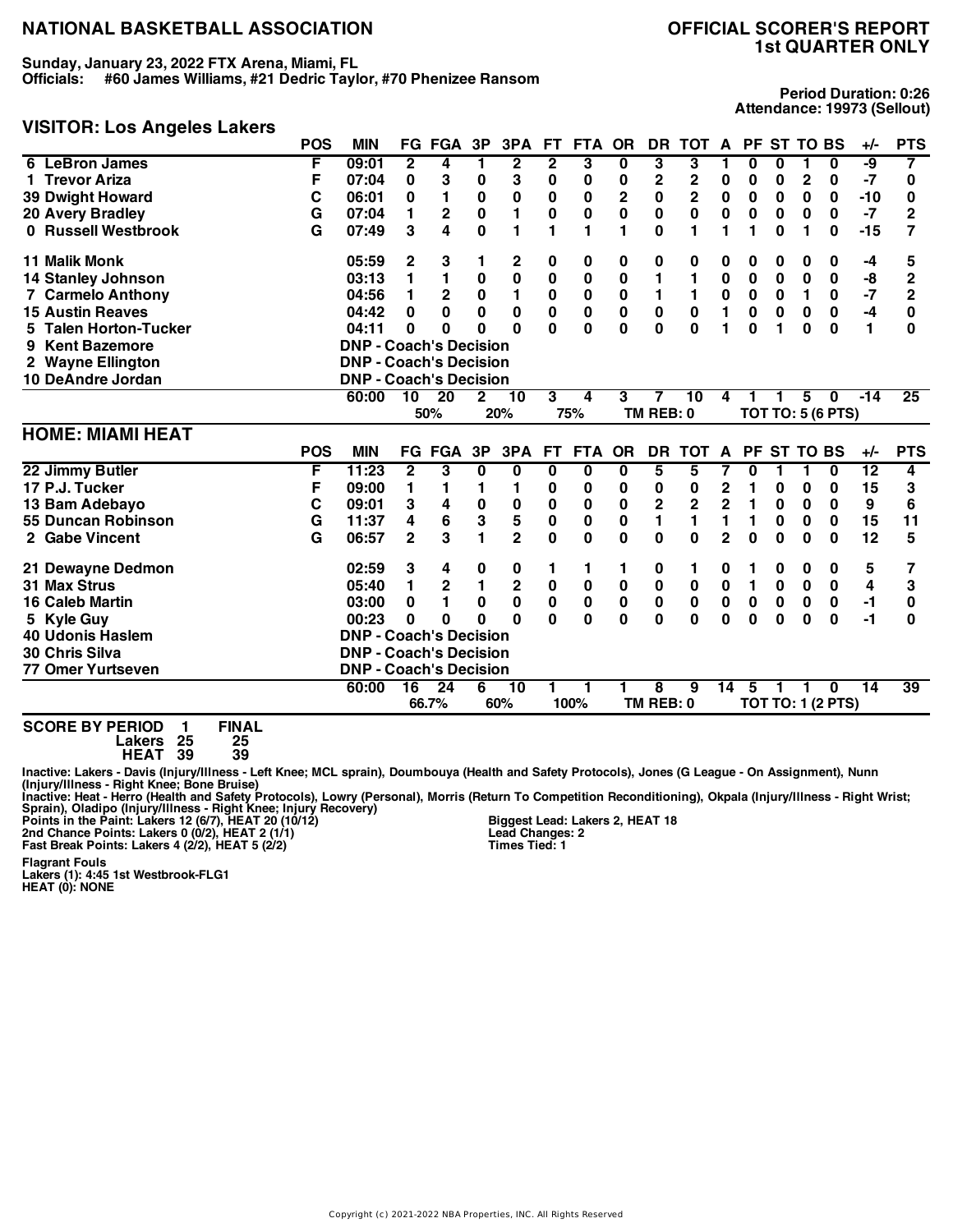**Sunday, January 23, 2022 FTX Arena, Miami, FL**

**Officials: #60 James Williams, #21 Dedric Taylor, #70 Phenizee Ransom**

#### **VISITOR: Los Angeles Lakers**

**Period Duration: 0:34 Attendance: 19973 (Sellout)**

|                           | <b>POS</b> | <b>MIN</b>                    |                | <b>FG FGA</b>   | 3P             | 3PA                     | <b>FT</b>               | <b>FTA</b>              | <b>OR</b>   | DR.            | <b>TOT</b>              | A           |                         | PF ST TO BS     |              |                          | $+/-$ | <b>PTS</b>      |
|---------------------------|------------|-------------------------------|----------------|-----------------|----------------|-------------------------|-------------------------|-------------------------|-------------|----------------|-------------------------|-------------|-------------------------|-----------------|--------------|--------------------------|-------|-----------------|
| 6 LeBron James            | F          | 09:14                         | 4              |                 | 0              | $\overline{2}$          | 3                       | 5                       | 1           | 1              | $\mathbf{2}$            |             | 2                       |                 | $\mathbf{2}$ | $\mathbf{0}$             | -4    | $\overline{11}$ |
| 1 Trevor Ariza            | F          | 02:46                         | 0              | 1               | 0              | 1                       | 0                       | 0                       | 0           | 1              | 1                       | 0           | 0                       | 0               | 0            | 0                        | 1     | 0               |
| <b>39 Dwight Howard</b>   | C          | 00:00                         | 0              | 0               | 0              | 0                       | 0                       | 0                       | 0           | $\bf{0}$       | $\bf{0}$                | 0           | 0                       | $\bf{0}$        | $\bf{0}$     | 0                        | 0     | 0               |
| <b>20 Avery Bradley</b>   | G          | 03:30                         | 0              | $\bf{0}$        | 0              | 0                       | 0                       | 0                       | 0           | 1              | 1                       | 0           | 1                       | 0               | $\bf{0}$     | 0                        | 7     | 0               |
| 0 Russell Westbrook       | G          | 08:26                         | 1              | 3               | $\mathbf{0}$   | 1                       | $\overline{2}$          | 4                       | 0           | 3              | 3                       | 4           | 0                       | 0               | 0            | $\bf{0}$                 | 1     | 4               |
| <b>11 Malik Monk</b>      |            | 07:40                         | 1              | 2               | 0              | 1                       | 0                       | 0                       | 0           | 0              | 0                       | 0           | 1                       |                 | 0            | 0                        | -1    | 2               |
| <b>14 Stanley Johnson</b> |            | 11:11                         | 1              | 1               | 1              | 1                       | 0                       | 0                       | 0           | 0              | 0                       | 0           | 1                       | 0               | 0            | 0                        | -4    | 3               |
| <b>7 Carmelo Anthony</b>  |            | 07:24                         | 1              | 3               | 1              | $\overline{\mathbf{c}}$ | $\mathbf 2$             | $\mathbf 2$             | 0           | 1              |                         | 0           | 1                       | 0               | 1            | 0                        | $-7$  | 5               |
| <b>15 Austin Reaves</b>   |            | 00:39                         | 0              | $\bf{0}$        | 0              | $\mathbf 0$             | $\mathbf 0$             | $\pmb{0}$               | 0           | 0              | 0                       | 0           | $\bf{0}$                | $\bf{0}$        | $\bf{0}$     | 0                        | 0     | 0               |
| 5 Talen Horton-Tucker     |            | 04:24                         | 0              | $\bf{0}$        | $\bf{0}$       | $\mathbf 0$             | $\overline{\mathbf{c}}$ | $\overline{\mathbf{2}}$ | $\mathbf 0$ | $\mathbf 0$    | $\mathbf 0$             | 1           | $\overline{2}$          | 1               | 1            | $\bf{0}$                 | $-4$  | $\overline{2}$  |
| 2 Wayne Ellington         |            | 04:46                         | O              | O               | O              | U                       | Û                       | $\bf{0}$                | 0           | $\Omega$       | $\Omega$                | $\bf{0}$    | 0                       | 0               | $\bf{0}$     | $\bf{0}$                 | $-4$  | 0               |
| 9 Kent Bazemore           |            | <b>DNP - Coach's Decision</b> |                |                 |                |                         |                         |                         |             |                |                         |             |                         |                 |              |                          |       |                 |
| 10 DeAndre Jordan         |            | <b>DNP - Coach's Decision</b> |                |                 |                |                         |                         |                         |             |                |                         |             |                         |                 |              |                          |       |                 |
|                           |            | 60:00                         | 8              | 17              | $\mathbf{2}$   | 8                       | 9                       | $\overline{13}$         |             | 7              | 8                       | 6           | 8                       | 3               | 4            | $\mathbf{0}$             | -3    | $\overline{27}$ |
|                           |            |                               |                | 47.1%           |                | 25%                     |                         | 69.2%                   |             | TM REB: 3      |                         |             |                         |                 |              | <b>TOT TO: 4 (4 PTS)</b> |       |                 |
| <b>HOME: MIAMI HEAT</b>   |            |                               |                |                 |                |                         |                         |                         |             |                |                         |             |                         |                 |              |                          |       |                 |
|                           | <b>POS</b> | <b>MIN</b>                    |                | <b>FG FGA</b>   | 3P             | 3PA                     | FT.                     | <b>FTA</b>              | <b>OR</b>   | <b>DR</b>      | <b>TOT</b>              | A           | <b>PF</b>               | <b>ST TO BS</b> |              |                          | $+/-$ | <b>PTS</b>      |
| 22 Jimmy Butler           | F          | 07:02                         | 1.             | 4               | 0              | 0                       | 0                       | $\overline{\mathbf{0}}$ | 0           | $\overline{2}$ | $\overline{\mathbf{2}}$ | 3           | 0                       | 0               | $\bf{0}$     | $\bf{0}$                 | ٠3    | $\overline{2}$  |
| 17 P.J. Tucker            | F          | 03:41                         | 0              | $\mathbf 2$     | 0              | 0                       | 0                       | 0                       | 1           | 0              | 1                       | 0           | 1                       | 0               | $\bf{0}$     | 0                        | -3    | 0               |
|                           |            |                               |                |                 |                |                         |                         |                         |             |                |                         |             |                         |                 |              |                          |       |                 |
| 13 Bam Adebayo            | C          | 08:30                         | 1              | 3               | $\bf{0}$       | 0                       | $\bf{0}$                | 0                       | 1           | 3              | 4                       | 1           | 1                       | 0               | $\mathbf 2$  | 0                        | 6     | $\overline{2}$  |
| 55 Duncan Robinson        | G          | 08:16                         | 1              | 1               | 1              | 1                       | $\overline{\mathbf{c}}$ | $\overline{\mathbf{c}}$ | 0           | 1              | 1                       | 0           | 1                       |                 | 1            | 0                        | -3    | 5               |
| 2 Gabe Vincent            | G          | 08:04                         | 1              | 3               | $\bf{0}$       | $\bf{0}$                | $\overline{2}$          | $\overline{2}$          | 0           | $\bf{0}$       | $\bf{0}$                | 3           | 0                       |                 |              | $\bf{0}$                 | $-1$  | 4               |
| 21 Dewayne Dedmon         |            | 03:20                         |                | 1               | 0              | 0                       | 0                       | 0                       | 0           | 1              | 1                       | 0           | 1                       | 0               | 0            | 0                        | $-2$  | 2               |
| <b>31 Max Strus</b>       |            | 08:54                         | $\mathbf 2$    | 3               | $\blacksquare$ | $\mathbf 2$             | $\pmb{0}$               | $\pmb{0}$               | $\bf{0}$    | $\mathbf 2$    | $\mathbf 2$             | $\mathbf 0$ | $\overline{\mathbf{2}}$ | $\bf{0}$        | 0            | $\bf{0}$                 | 10    | 5               |
| <b>16 Caleb Martin</b>    |            | 08:19                         | $\overline{2}$ | 3               | $\overline{2}$ | $\overline{\mathbf{2}}$ | 1                       | $\overline{\mathbf{c}}$ |             | $\bf{0}$       | 1                       | 0           | 1                       | 0               | $\bf{0}$     | 0                        | 6     | 7               |
| 5 Kyle Guy                |            | 03:54                         |                |                 |                | 1                       | $\Omega$                | 0                       | 0           | $\bf{0}$       | $\mathbf{0}$            | $\bf{0}$    | $\overline{2}$          | 0               | 0            | $\bf{0}$                 | 5     | 3               |
| <b>40 Udonis Haslem</b>   |            | <b>DNP - Coach's Decision</b> |                |                 |                |                         |                         |                         |             |                |                         |             |                         |                 |              |                          |       |                 |
| 30 Chris Silva            |            | <b>DNP - Coach's Decision</b> |                |                 |                |                         |                         |                         |             |                |                         |             |                         |                 |              |                          |       |                 |
| 77 Omer Yurtseven         |            | <b>DNP - Coach's Decision</b> |                |                 |                |                         |                         |                         |             |                |                         |             |                         |                 |              |                          |       |                 |
|                           |            | 60:00                         | 10             | $\overline{21}$ | 5              | 6                       | 5                       | 6                       | 3           | 9              | $\overline{12}$         |             | 9                       | $\overline{2}$  | 4            | $\bf{0}$                 | 3     | 30              |

**SCORE BY PERIOD 2 FINAL Lakers 27 27**

**HEAT 30 30**

Inactive: Lakers - Davis (Injury/Illness - Left Knee; MCL sprain), Doumbouya (Health and Safety Protocols), Jones (G League - On Assignment), Nunn<br>(Injury/Illness - Right Knee; Bone Bruise)

Inactive: Heat - Herro (Health and Safety Protocols), Lowry (Personal), Morris (Return To Competition Reconditioning), Okpala (Injury/Illness - Right Wrist;<br>Points in the Paint: Lakers 10 (5/8), HEAT 10 (5/12) [1] Biggest

**Technical fouls - Individual Lakers (1): Anthony 0:40 2nd HEAT (1): Vincent 0:40 2nd**

**Flagrant Fouls Lakers (0): NONE HEAT (1): 7:02 2nd Dedmon-FLG1** **Biggest Lead: Lakers 0, HEAT 26 Lead Changes: 0 Times Tied: 0**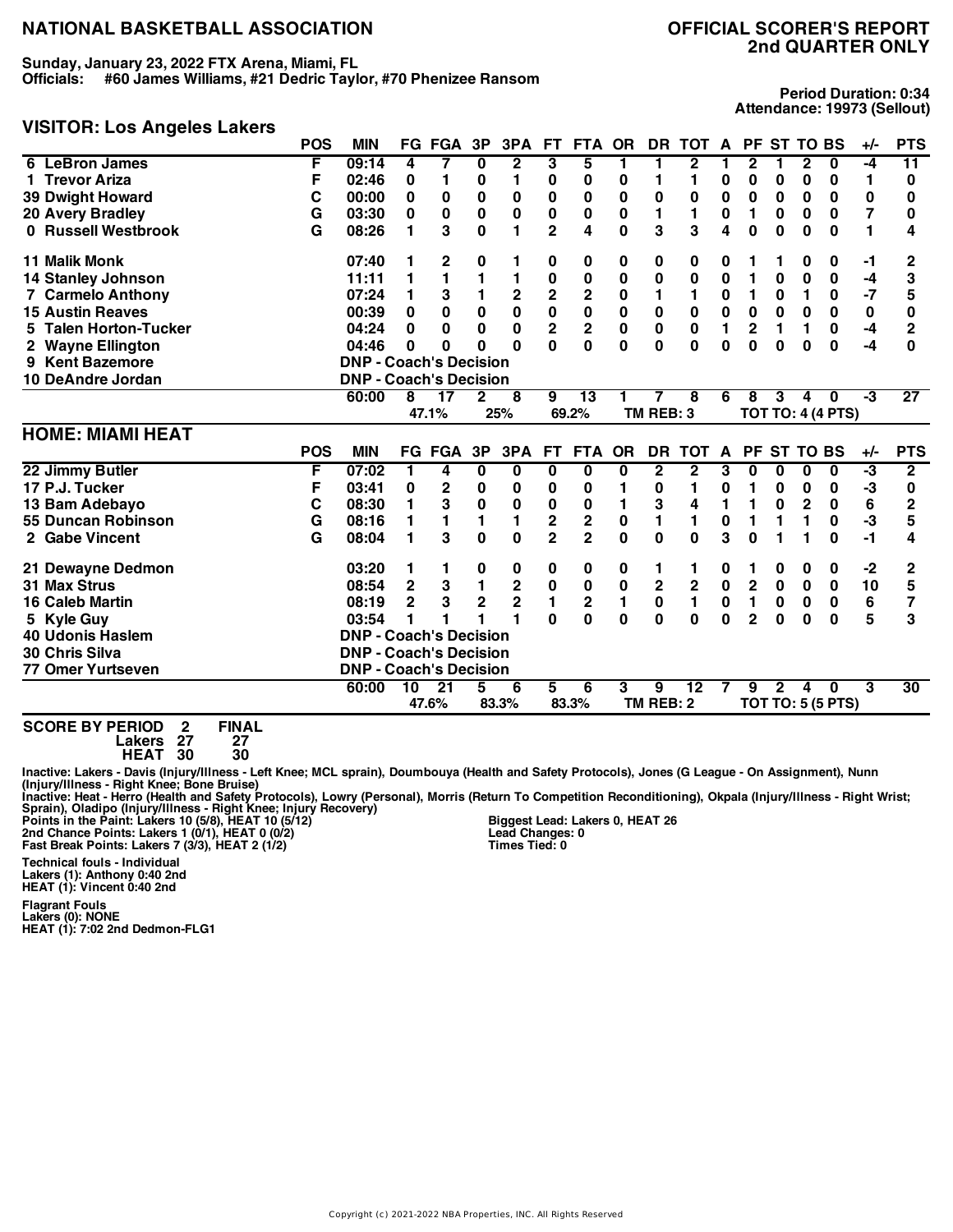**Sunday, January 23, 2022 FTX Arena, Miami, FL**

**Officials: #60 James Williams, #21 Dedric Taylor, #70 Phenizee Ransom**

# **VISITOR: Los Angeles Lakers**

**Period Duration: 1:03 Attendance: 19973 (Sellout)**

|                           | <b>POS</b> | <b>MIN</b>                    |                | <b>FG FGA</b>           | 3P                                     | 3PA             | FT.                     | <b>FTA</b>                             | <b>OR</b>   | <b>DR</b>       | <b>TOT</b>              | A                       |                | PF ST TO BS |              |                                          | $+/-$           | <b>PTS</b>      |
|---------------------------|------------|-------------------------------|----------------|-------------------------|----------------------------------------|-----------------|-------------------------|----------------------------------------|-------------|-----------------|-------------------------|-------------------------|----------------|-------------|--------------|------------------------------------------|-----------------|-----------------|
| <b>LeBron James</b><br>6  | F          | 18:15                         | 6              | $\overline{11}$         | 1                                      | 4               | 5                       | 8                                      | 1           | 4               | 5                       | 2                       | 2              |             | 3            | $\mathbf 0$                              | $-13$           | $\overline{18}$ |
| 1 Trevor Ariza            | F          | 09:50                         | 0              | 4                       | 0                                      | 4               | 0                       | 0                                      | 0           | 3               | 3                       | 0                       | 0              | 0           | 2            | 0                                        | -6              | 0               |
| <b>39 Dwight Howard</b>   | C          | 06:01                         | 0              | 1                       | $\bf{0}$                               | 0               | 0                       | 0                                      | 2           | $\pmb{0}$       | $\mathbf{2}$            | $\pmb{0}$               | 0              | 0           | $\bf{0}$     | 0                                        | $-10$           | 0               |
| 20 Avery Bradley          | G          | 10:34                         | 1              | $\mathbf 2$             | 0                                      | 1               | $\bf{0}$                | 0                                      | 0           | $\mathbf{1}$    | 1                       | 0                       | 1              | 0           | $\bf{0}$     | 0                                        | $\bf{0}$        | $\overline{2}$  |
| 0 Russell Westbrook       | G          | 16:15                         | 4              | 7                       | $\bf{0}$                               | $\overline{2}$  | 3                       | 5                                      | 1           | 3               | 4                       | 5                       | 1              | $\bf{0}$    | 1            | 0                                        | $-14$           | 11              |
| <b>11 Malik Monk</b>      |            | 13:39                         | 3              | 5                       |                                        | 3               | 0                       | 0                                      | 0           | 0               | 0                       | 0                       |                |             | 0            | 0                                        | -5              | 7               |
| <b>14 Stanley Johnson</b> |            | 14:24                         | $\overline{2}$ | $\overline{\mathbf{c}}$ |                                        | 1               | 0                       | $\pmb{0}$                              | 0           | 1               | 1                       | 0                       | 1              | 0           | $\bf{0}$     | 0                                        | $-12$           | 5               |
| 7 Carmelo Anthony         |            | 12:20                         | $\overline{2}$ | 5                       | 1                                      | 3               | $\mathbf 2$             | $\mathbf 2$                            | 0           | $\mathbf 2$     | $\mathbf 2$             | 0                       | 1              | 0           | $\mathbf{2}$ | $\mathbf 0$                              | $-14$           | 7               |
| <b>15 Austin Reaves</b>   |            | 05:21                         | 0              | $\mathbf 0$             | $\mathbf 0$                            | $\mathbf 0$     | $\mathbf 0$             | $\pmb{0}$                              | $\pmb{0}$   | $\bf{0}$        | $\mathbf 0$             | $\blacksquare$          | $\mathbf 0$    | $\mathbf 0$ | $\mathbf 0$  | 0                                        | $-4$            | 0               |
| 5 Talen Horton-Tucker     |            | 08:35                         | 0              | $\bf{0}$                | $\bf{0}$                               | $\bf{0}$        | $\overline{\mathbf{2}}$ | $\overline{\mathbf{c}}$                | $\mathbf 0$ | $\bf{0}$        | $\bf{0}$                | $\overline{\mathbf{2}}$ | $\overline{2}$ | $\mathbf 2$ | 1            | 0                                        | -3              | $\overline{2}$  |
| 2 Wayne Ellington         |            | 04:46                         | 0              | 0                       | $\Omega$                               | O               | Û                       | $\bf{0}$                               | 0           | $\bf{0}$        | <sup>0</sup>            | $\bf{0}$                | 0              | $\bf{0}$    | 0            | $\mathbf{0}$                             | $-4$            | $\bf{0}$        |
| 9 Kent Bazemore           |            | <b>DNP - Coach's Decision</b> |                |                         |                                        |                 |                         |                                        |             |                 |                         |                         |                |             |              |                                          |                 |                 |
| 10 DeAndre Jordan         |            | <b>DNP - Coach's Decision</b> |                |                         |                                        |                 |                         |                                        |             |                 |                         |                         |                |             |              |                                          |                 |                 |
|                           |            | 120:00                        | 18             | 37                      | 4                                      | 18              | $\overline{12}$         | $\overline{17}$                        | 4           | 14              | 18                      | 10                      | 9              | 4           | 9            | $\mathbf{0}$                             | $-17$           | 52              |
|                           |            |                               |                | 48.6%                   |                                        | 22.2%           |                         | 70.6%                                  |             | TM REB: 3       |                         |                         |                |             |              | <b>TOT TO: 9 (10 PTS)</b>                |                 |                 |
|                           |            |                               |                |                         |                                        |                 |                         |                                        |             |                 |                         |                         |                |             |              |                                          |                 |                 |
|                           |            |                               |                |                         |                                        |                 |                         |                                        |             |                 |                         |                         |                |             |              |                                          |                 |                 |
| <b>HOME: MIAMI HEAT</b>   | <b>POS</b> | <b>MIN</b>                    |                | <b>FG FGA</b>           | 3P                                     | 3PA             | FT.                     | <b>FTA</b>                             | <b>OR</b>   | <b>DR</b>       | <b>TOT</b>              | A                       |                | PF ST TO BS |              |                                          | $+/-$           | <b>PTS</b>      |
| 22 Jimmy Butler           | F          | 18:25                         | 3              | 7                       | 0                                      | 0               | 0                       | 0                                      | 0           | 7               | 7                       | 10                      | 0              | 1           | 1            | $\bf{0}$                                 | 9               | $\overline{6}$  |
| 17 P.J. Tucker            | F          | 12:41                         | 1              | 3                       | 1                                      | 1               | 0                       | 0                                      |             | 0               | 1                       | $\overline{2}$          | 2              | 0           | $\bf{0}$     | $\mathbf 0$                              | 12              | 3               |
| 13 Bam Adebayo            | C          | 17:31                         | 4              | 7                       | 0                                      | 0               | 0                       | 0                                      | 1           | 5               | 6                       | 3                       | $\mathbf 2$    | 0           | 2            | 0                                        | 15              | 8               |
| 55 Duncan Robinson        | G          | 19:53                         | 5              | $\overline{\mathbf{7}}$ | 4                                      | 6               | $\overline{\mathbf{c}}$ | $\mathbf 2$                            | $\pmb{0}$   | $\mathbf 2$     | $\mathbf 2$             | 1                       | 2              | 1           | 1            | 0                                        | 12              | 16              |
| 2 Gabe Vincent            | G          | 15:01                         | 3              | 6                       | 1                                      | $\overline{2}$  | $\overline{2}$          | $\overline{2}$                         | 0           | $\bf{0}$        | $\bf{0}$                | 5                       | $\bf{0}$       |             |              | $\bf{0}$                                 | 11              | 9               |
| 21 Dewayne Dedmon         |            | 06:19                         | 4              | 5                       | 0                                      | 0               | 1                       | 1                                      | 1           | 1               | 2                       | 0                       | 2              | 0           | 0            | 0                                        | 3               | 9               |
| 31 Max Strus              |            | 14:34                         | 3              | $\overline{\mathbf{5}}$ |                                        | 4               | $\pmb{0}$               | 0                                      | 0           | $\mathbf 2$     | $\overline{\mathbf{2}}$ | $\pmb{0}$               | 3              | $\pmb{0}$   | $\pmb{0}$    | $\bf{0}$                                 | 14              | 8               |
| <b>16 Caleb Martin</b>    |            | 11:19                         | $\overline{2}$ | 4                       | $\mathbf 2$<br>$\overline{\mathbf{2}}$ | $\mathbf 2$     | $\mathbf{1}$            |                                        | 1           | $\mathbf 0$     | $\mathbf{1}$            | 0                       | 1              | 0           | 0            | $\mathbf 0$                              | 5               | 7               |
| 5 Kyle Guy                |            | 04:17                         |                |                         |                                        | 1               | $\Omega$                | $\overline{\mathbf{c}}$<br>$\mathbf 0$ | 0           | $\bf{0}$        | $\bf{0}$                | $\bf{0}$                | $\overline{2}$ | $\bf{0}$    | 0            | $\bf{0}$                                 | 4               | 3               |
| <b>40 Udonis Haslem</b>   |            | <b>DNP - Coach's Decision</b> |                |                         |                                        |                 |                         |                                        |             |                 |                         |                         |                |             |              |                                          |                 |                 |
| 30 Chris Silva            |            | <b>DNP - Coach's Decision</b> |                |                         |                                        |                 |                         |                                        |             |                 |                         |                         |                |             |              |                                          |                 |                 |
| <b>77 Omer Yurtseven</b>  |            | <b>DNP - Coach's Decision</b> |                |                         |                                        |                 |                         |                                        |             |                 |                         |                         |                |             |              |                                          |                 |                 |
|                           |            | 120:00                        | 26             | 45                      | 11                                     | $\overline{16}$ | 6                       | 7                                      | 4           | 17<br>TM REB: 2 | $\overline{21}$         | 21                      | 14             | 3           | 5            | $\mathbf{0}$<br><b>TOT TO: 6 (7 PTS)</b> | $\overline{17}$ | 69              |

**SCORE BY PERIOD 1 2 FINAL Lakers 25 27 52 HEAT 39 30 69**

Inactive: Lakers - Davis (Injury/Illness - Left Knee; MCL sprain), Doumbouya (Health and Safety Protocols), Jones (G League - On Assignment), Nunn<br>(Injury/Illness - Right Knee; Bone Bruise)

Inactive: Heat - Herro (Health and Safety Protocols), Lowry (Personal), Morris (Return To Competition Reconditioning), Okpala (Injury/Illness - Right Wrist;<br>Points in the Paint: Lakers 22 (11/15), HEAT 26 (11/15), HEAT 26

**Biggest Lead: Lakers 2, HEAT 26 Lead Changes: 2 Times Tied: 1**

**Technical fouls - Individual Lakers (1): Anthony 0:40 2nd HEAT (1): Vincent 0:40 2nd**

**Flagrant Fouls Lakers (1): 4:45 1st Westbrook-FLG1 HEAT (1): 7:02 2nd Dedmon-FLG1**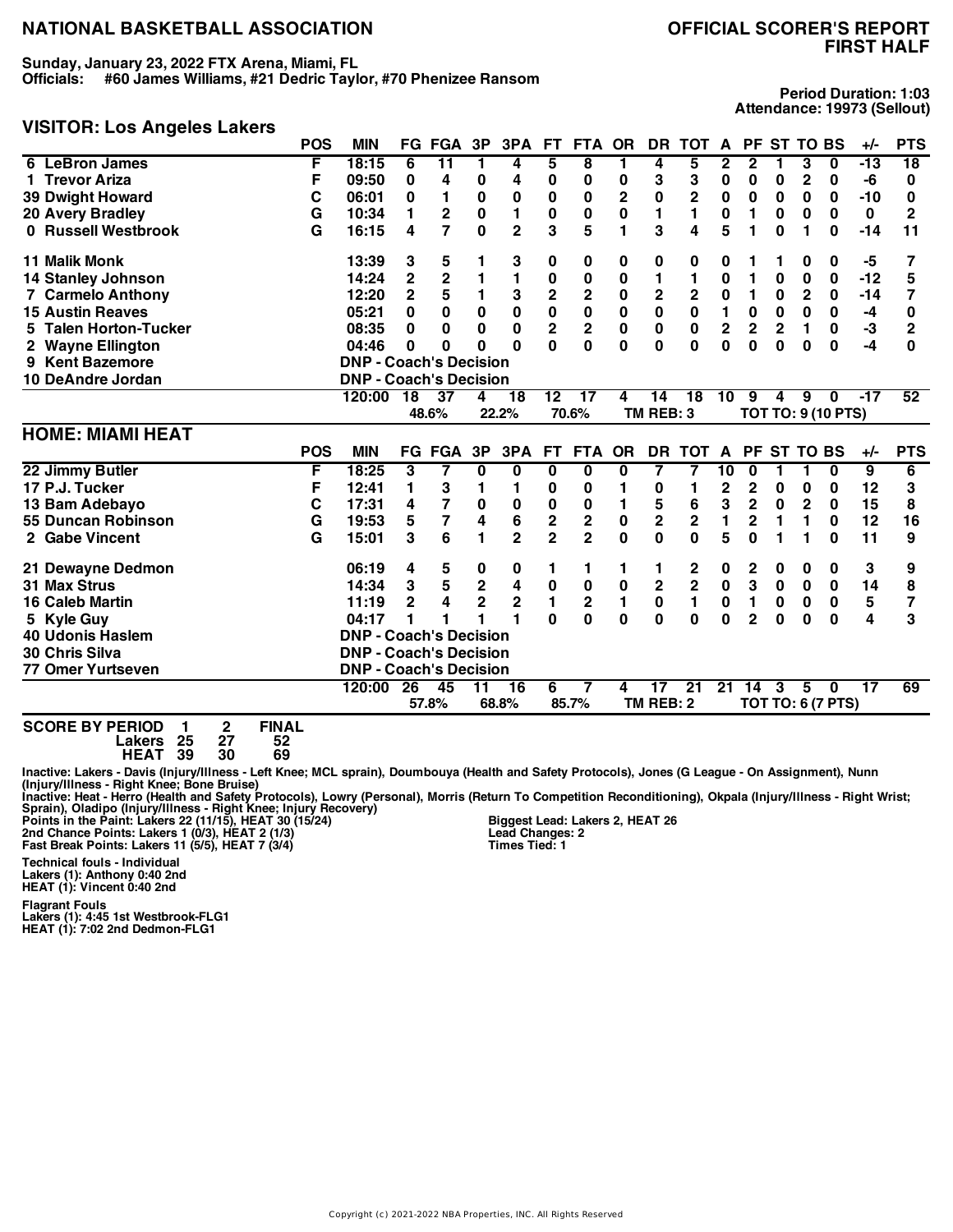**Sunday, January 23, 2022 FTX Arena, Miami, FL**

**Officials: #60 James Williams, #21 Dedric Taylor, #70 Phenizee Ransom**

# **VISITOR: Los Angeles Lakers**

**Period Duration: 0:27 Attendance: 19973 (Sellout)**

|                                  | <b>POS</b> | <b>MIN</b>                    |                | <b>FG FGA</b>   | 3P          | 3PA            | FT.          | FTA OR       |             | DR.                     | TOT A          |                | PF ST TO BS    |              |                |                          | $+/-$                   | <b>PTS</b>      |
|----------------------------------|------------|-------------------------------|----------------|-----------------|-------------|----------------|--------------|--------------|-------------|-------------------------|----------------|----------------|----------------|--------------|----------------|--------------------------|-------------------------|-----------------|
| 6 LeBron James                   | F          | 10:09                         | $\mathbf{2}$   | 5               | 0           | 3              | 0            | 0            | 0           | 1                       | 1              |                | 0              | 0            | 0              | 0                        | -5                      | 4               |
| <b>Trevor Ariza</b>              | F          | 04:56                         | 0              | 1               | 0           | 1              | 0            | 0            | 0           | $\mathbf 2$             | $\mathbf 2$    | 0              | 0              | 0            | $\mathbf{2}$   | 0                        | -3                      | 0               |
| <b>39 Dwight Howard</b>          | С          | 04:56                         | 0              | 0               | $\pmb{0}$   | 0              | 0            | 0            | 0           | $\overline{\mathbf{c}}$ | $\overline{2}$ | $\pmb{0}$      | $\bf{0}$       | 0            | 0              | 1                        | -3                      | 0               |
| <b>20 Avery Bradley</b>          | G          | 08:23                         | $\mathbf 2$    | 3               | $\mathbf 2$ | 3              | 0            | 0            | 0           | 0                       | 0              | $\pmb{0}$      | 0              | 1            | 1              | 0                        | $-2$                    | 6               |
| 0 Russell Westbrook              | G          | 07:45                         | $\overline{2}$ | 4               | $\bf{0}$    | $\mathbf 0$    | 0            | 0            | 0           | 1                       | 1              | $\overline{2}$ | 3              | $\bf{0}$     | 1              | $\bf{0}$                 | $\mathbf 0$             | 4               |
| <b>11 Malik Monk</b>             |            | 07:04                         | 0              | 1               | 0           | 1              | 0            | 0            | 0           | 1                       | 1              | 2              | 0              | 1            | 0              | 0                        | 1                       | 0               |
| <b>14 Stanley Johnson</b>        |            | 03:27                         | 0              | 0               | $\pmb{0}$   | $\bf{0}$       | 0            | 0            | $\bf{0}$    | 0                       | 0              | 0              | 0              | 0            | 0              | 0                        | 1                       | 0               |
| <b>7 Carmelo Anthony</b>         |            | 05:28                         | 0              | 1               | 0           | 1              | 1            | 1            | 0           | 0                       | 0              | $\pmb{0}$      | 1              | 0            | $\bf{0}$       | 0                        | 3                       | 1               |
| <b>15 Austin Reaves</b>          |            | 01:27                         | 0              | $\bf{0}$        | 0           | 0              | 0            | $\pmb{0}$    | 0           | 0                       | $\bf{0}$       | $\pmb{0}$      | $\pmb{0}$      | $\bf{0}$     | 1              | 0                        |                         | 0               |
| <b>Talen Horton-Tucker</b><br>5. |            | 04:15                         | 0              | 3               | $\bf{0}$    | 1              | $\mathbf 0$  | $\mathbf 0$  | 0           | $\bf{0}$                | 0              | $\mathbf{0}$   | 1              | 0            | 0              | $\mathbf 0$              | -2<br>-2                | 0               |
| <b>Wayne Ellington</b><br>2      |            | 02:10                         |                |                 |             |                | 0            | 0            | 0           |                         |                | $\bf{0}$       | 0              | 0            | 0              | $\bf{0}$                 | $\overline{2}$          | 3               |
| 9 Kent Bazemore                  |            | <b>DNP - Coach's Decision</b> |                |                 |             |                |              |              |             |                         |                |                |                |              |                |                          |                         |                 |
| 10 DeAndre Jordan                |            | <b>DNP - Coach's Decision</b> |                |                 |             |                |              |              |             |                         |                |                |                |              |                |                          |                         |                 |
|                                  |            | 60:00                         |                | $\overline{19}$ | 3           | 11             |              |              | 0           | 8                       | 8              | 5              | 5              | $\mathbf{2}$ | 5              |                          | $-2$                    | $\overline{18}$ |
|                                  |            |                               |                | 36.8%           |             | 27.3%          |              | 100%         |             | TM REB: 3               |                |                |                |              |                | <b>TOT TO: 6 (6 PTS)</b> |                         |                 |
|                                  |            |                               |                |                 |             |                |              |              |             |                         |                |                |                |              |                |                          |                         |                 |
| <b>HOME: MIAMI HEAT</b>          |            |                               |                |                 |             |                |              |              |             |                         |                |                |                |              |                |                          |                         |                 |
|                                  | <b>POS</b> | <b>MIN</b>                    |                | <b>FG FGA</b>   | 3P          | 3PA            | FT.          | <b>FTA</b>   | <b>OR</b>   | <b>DR</b>               | тот            | A              |                | PF ST TO BS  |                |                          | $+/-$                   | <b>PTS</b>      |
| 22 Jimmy Butler                  | F          | 11:45                         | 4              | 6               | 1           | $\mathbf{2}$   | 3            | 3            | 0           | $\mathbf{2}$            | $\mathbf{2}$   | $\mathbf{2}$   | 1              | 1            | 0              | 1                        | $\overline{2}$          | 12              |
| 17 P.J. Tucker                   | F          | 08:38                         | 0              | 1               | 0           | 1              | 0            | 0            | 0           | 2                       | $\mathbf 2$    | 1              | 0              | 0            | 0              | 0                        | $\mathbf 2$             | 0               |
| 13 Bam Adebayo                   | C          | 10:03                         | $\mathbf 2$    | 3               | $\pmb{0}$   | 0              | 2            | $\mathbf 2$  | 0           | 1                       | 1              | $\pmb{0}$      | 2              | 1            | $\overline{2}$ | 0                        | 5                       | 6               |
| 55 Duncan Robinson               | G          | 12:00                         | 0              | 3               | $\pmb{0}$   | 3              | 0            | 0            | 0           | $\overline{2}$          | $\mathbf 2$    | 1              | 0              | 1            | 1              | 0                        | $\overline{\mathbf{2}}$ | 0               |
| 2 Gabe Vincent                   | G          | 06:47                         | $\bf{0}$       | 3               | 0           | $\overline{2}$ | $\mathbf{0}$ | $\mathbf{0}$ | 0           | 1                       | 1              | $\bf{0}$       | $\overline{2}$ |              |                | $\bf{0}$                 | 5                       | 0               |
| 21 Dewayne Dedmon                |            | 01:42                         | 0              | 0               | 0           | 0              | 0            | 0            | 0           | 1                       | 1              | 0              | 0              | 0            |                | 0                        | -3                      | 0               |
| 31 Max Strus                     |            | 05:28                         | 0              | $\blacksquare$  | $\bf{0}$    | 1              | $\pmb{0}$    | $\bf{0}$     | $\bf{0}$    | 1                       | 1              | $\mathbf 0$    | $\mathbf 0$    | $\bf{0}$     | 1              | $\mathbf 0$              | -3                      | 0               |
| <b>16 Caleb Martin</b>           |            | 03:37                         | 1              | 1               | 0           | 0              | 0            | $\pmb{0}$    | $\mathbf 0$ | 0                       | 0              | $\pmb{0}$      | $\pmb{0}$      | 0            | 0              | $\mathbf 0$              | $\pmb{0}$               | $\mathbf{2}$    |
| 5 Kyle Guy                       |            | 00:00                         | 0              | 0               | $\bf{0}$    | $\bf{0}$       | $\mathbf{0}$ | $\mathbf 0$  | $\bf{0}$    | $\bf{0}$                | $\mathbf{0}$   | $\bf{0}$       | 0              | $\bf{0}$     | $\bf{0}$       | $\mathbf{0}$             | $\mathbf{0}$            | $\bf{0}$        |
| <b>40 Udonis Haslem</b>          |            | <b>DNP - Coach's Decision</b> |                |                 |             |                |              |              |             |                         |                |                |                |              |                |                          |                         |                 |
| 30 Chris Silva                   |            | <b>DNP - Coach's Decision</b> |                |                 |             |                |              |              |             |                         |                |                |                |              |                |                          |                         |                 |
| <b>77 Omer Yurtseven</b>         |            | <b>DNP - Coach's Decision</b> |                |                 |             |                |              |              |             |                         |                |                |                |              |                |                          |                         |                 |
|                                  |            | 60:00                         |                | $\overline{18}$ |             | 9              | 5            | 5            | 0           | 10<br>TM REB: 2         | 10             | 4              | 5              | 4            | 6              |                          | $\overline{2}$          | 20              |

**SCORE BY PERIOD 3 FINAL Lakers 18 18**

**HEAT 20 20**

Inactive: Lakers - Davis (Injury/Illness - Left Knee; MCL sprain), Doumbouya (Health and Safety Protocols), Jones (G League - On Assignment), Nunn<br>(Injury/Illness - Right Knee; Bone Bruise)

Inactive: Heat - Herro (Health and Safety Protocols), Lowry (Personal), Morris (Return To Competition Reconditioning), Okpala (Injury/Illness - Right Wrist;<br>Points in the Paint: Lakers 4 (2/6), HEAT 12 (2/6), HEAT 22 (2/6)

**Biggest Lead: Lakers 0, HEAT 22 Lead Changes: 0 Times Tied: 0**

**Technical fouls - Individual Lakers (1): Westbrook 5:28 3rd HEAT (0): NONE**

**Technical fouls - Defensive Three Seconds Lakers (0) : NONE HEAT (1) : Martin 1:54 3rd**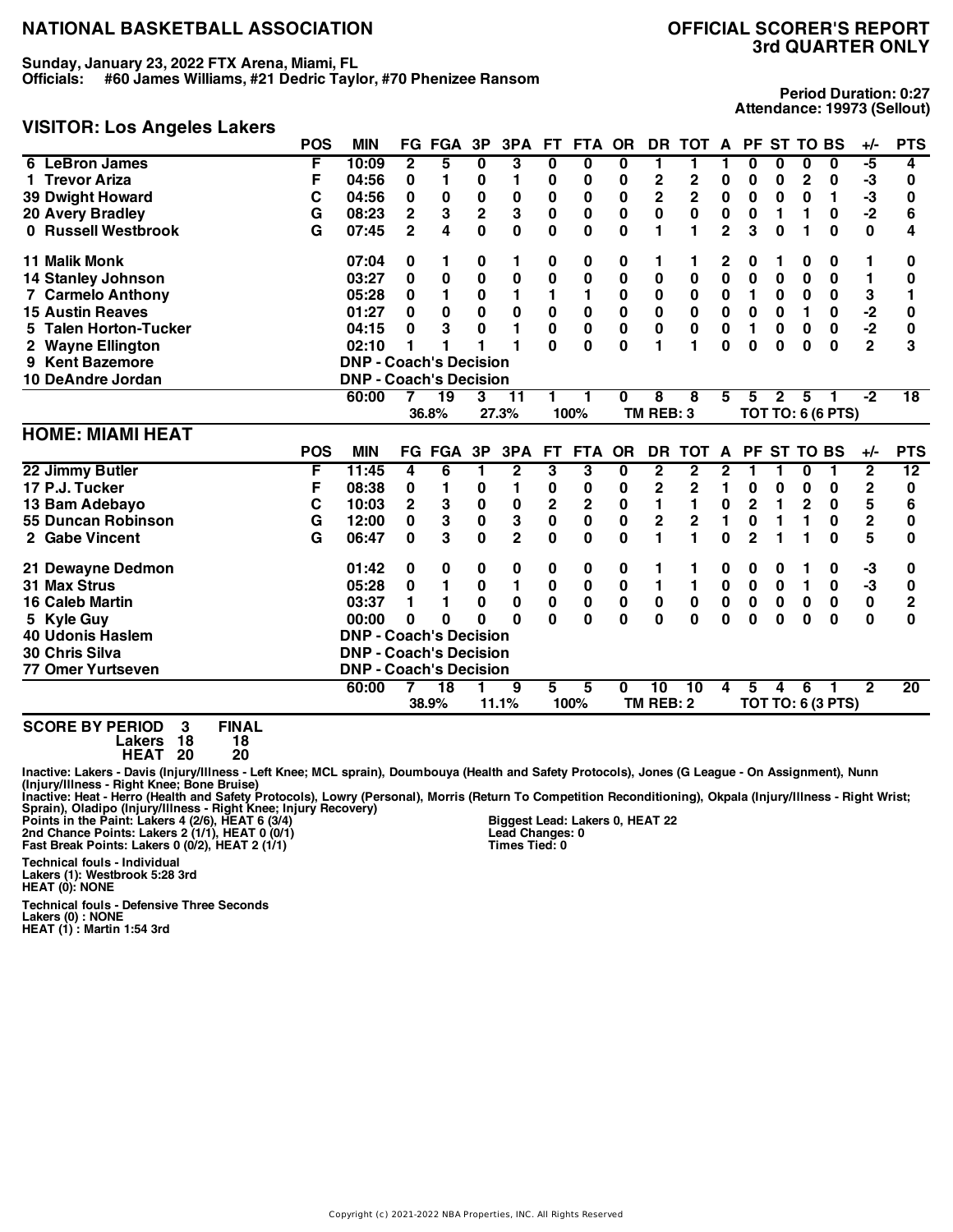**Sunday, January 23, 2022 FTX Arena, Miami, FL**

**Officials: #60 James Williams, #21 Dedric Taylor, #70 Phenizee Ransom**

# **VISITOR: Los Angeles Lakers**

**Period Duration: 1:46 Attendance: 19973 (Sellout)**

|                           | <b>POS</b> | <b>MIN</b>                    |                         | <b>FG FGA</b>           | 3P                      | 3PA                     | <b>FT</b>               | <b>FTA</b>              | <b>OR</b>   | <b>DR</b>       | <b>TOT</b>      | A               |                         |                | PF ST TO BS     |                            | $+/-$           | <b>PTS</b>      |
|---------------------------|------------|-------------------------------|-------------------------|-------------------------|-------------------------|-------------------------|-------------------------|-------------------------|-------------|-----------------|-----------------|-----------------|-------------------------|----------------|-----------------|----------------------------|-----------------|-----------------|
| 6 LeBron James            | F          | 28:24                         | 8                       | 16                      | 1                       | 7                       | 5                       | $\overline{\mathbf{8}}$ | 1           | 5               | 6               | 3               | 2                       |                | 3               | $\mathbf{0}$               | $-18$           | $\overline{22}$ |
| 1 Trevor Ariza            | F          | 14:46                         | 0                       | 5                       | 0                       | 5                       | 0                       | 0                       | 0           | 5               | 5               | 0               | 0                       | 0              | 4               | 0                          | -9              | 0               |
| <b>39 Dwight Howard</b>   | C          | 10:57                         | 0                       | 1                       | 0                       | $\bf{0}$                | 0                       | 0                       | 2           | 2               | 4               | $\pmb{0}$       | 0                       | 0              | 0               | 1                          | $-13$           | 0               |
| 20 Avery Bradley          | G          | 18:57                         | 3                       | 5                       | $\overline{\mathbf{2}}$ | 4                       | 0                       | 0                       | 0           | 1               | 1               | 0               | 1                       | 1              | 1               | 0                          | $-2$            | 8               |
| 0 Russell Westbrook       | G          | 24:00                         | 6                       | 11                      | $\mathbf 0$             | $\overline{2}$          | 3                       | 5                       | 1           | 4               | 5               | $\overline{7}$  | 4                       | 0              | $\overline{2}$  | 0                          | $-14$           | 15              |
| <b>11 Malik Monk</b>      |            | 20:43                         | 3                       | 6                       | 1                       | 4                       | 0                       | 0                       | 0           | 1               |                 | 2               | 1                       | 2              | 0               | 0                          | -4              | 7               |
| <b>14 Stanley Johnson</b> |            | 17:51                         | $\overline{\mathbf{c}}$ | $\overline{\mathbf{c}}$ | 1                       | 1                       | 0                       | $\pmb{0}$               | 0           | 1               | 1               | 0               | 1                       | $\bf{0}$       | $\bf{0}$        | 0                          | $-11$           | 5               |
| <b>7 Carmelo Anthony</b>  |            | 17:48                         | $\overline{2}$          | 6                       | 1                       | 4                       | 3                       | 3                       | 0           | $\mathbf 2$     | $\mathbf 2$     | $\pmb{0}$       | $\overline{\mathbf{c}}$ | 0              | $\mathbf 2$     | 0                          | $-11$           | 8               |
| <b>15 Austin Reaves</b>   |            | 06:48                         | 0                       | $\bf{0}$                | 0                       | $\pmb{0}$               | 0                       | $\pmb{0}$               | 0           | $\mathbf 0$     | $\pmb{0}$       | $\blacksquare$  | $\pmb{0}$               | 0              | 1               | $\mathbf 0$                | -6              | 0               |
| 5 Talen Horton-Tucker     |            | 12:50                         | 0                       | 3                       | $\mathbf 0$             | $\blacksquare$          | $\overline{\mathbf{2}}$ | $\overline{\mathbf{c}}$ | $\mathbf 0$ | $\mathbf 0$     | $\bf{0}$        | $\mathbf 2$     | 3                       | $\overline{2}$ | $\mathbf{1}$    | $\mathbf 0$                | -5              | $\overline{c}$  |
| 2 Wayne Ellington         |            | 06:56                         | 1                       | 1                       |                         | 1                       | Û                       | $\Omega$                | U           | 1               | 1               | <sup>0</sup>    | 0                       | 0              | 0               | $\bf{0}$                   | $-2$            | 3               |
| 9 Kent Bazemore           |            | <b>DNP - Coach's Decision</b> |                         |                         |                         |                         |                         |                         |             |                 |                 |                 |                         |                |                 |                            |                 |                 |
| 10 DeAndre Jordan         |            | <b>DNP - Coach's Decision</b> |                         |                         |                         |                         |                         |                         |             |                 |                 |                 |                         |                |                 |                            |                 |                 |
|                           |            | 180:00                        | 25                      | 56                      | 7                       | 29                      | 13                      | $\overline{18}$         | 4           | $\overline{22}$ | $\overline{26}$ | 15              | 14                      | 6              | 14              | $\overline{1}$             | $-19$           | $\overline{70}$ |
|                           |            |                               |                         | 44.6%                   |                         | 24.1%                   |                         | 72.2%                   |             | TM REB: 6       |                 |                 |                         |                |                 | <b>TOT TO: 15 (16 PTS)</b> |                 |                 |
| <b>HOME: MIAMI HEAT</b>   |            |                               |                         |                         |                         |                         |                         |                         |             |                 |                 |                 |                         |                |                 |                            |                 |                 |
|                           | <b>POS</b> | <b>MIN</b>                    |                         | <b>FG FGA</b>           | 3P                      | 3PA                     | <b>FT</b>               | <b>FTA</b>              | <b>OR</b>   | <b>DR</b>       | <b>TOT</b>      | A               | <b>PF</b>               |                | <b>ST TO BS</b> |                            | $+/-$           | <b>PTS</b>      |
|                           |            |                               |                         |                         |                         |                         |                         |                         |             |                 |                 |                 |                         |                |                 |                            |                 |                 |
| 22 Jimmy Butler           | F          | 30:10                         | 7                       | $\overline{13}$         | 1                       | $\overline{\mathbf{2}}$ | 3                       | 3                       | 0           | 9               | 9               | $\overline{12}$ | 1                       | $\mathbf 2$    | 1               | 1                          | $\overline{11}$ | $\overline{18}$ |
| 17 P.J. Tucker            | F          | 21:19                         | 1                       | 4                       | 1                       | $\mathbf 2$             | 0                       | 0                       | 1           | 2               | 3               | 3               | 2                       | 0              | $\bf{0}$        | $\bf{0}$                   | 14              | 3               |
| 13 Bam Adebayo            | C          | 27:34                         | 6                       | 10                      | 0                       | $\bf{0}$                |                         | 2                       | 1           | 6               | 7               | 3               | 4                       | 1              | 4               | 0                          | 20              | 14              |
| 55 Duncan Robinson        | G          | 31:53                         | 5                       | 10                      | 4                       | 9                       | $\frac{2}{2}$           | $\overline{\mathbf{2}}$ | 0           | 4               | 4               | $\mathbf 2$     | $\mathbf{2}$            | $\mathbf 2$    | $\mathbf 2$     | $\mathbf 0$                | 14              | 16              |
| 2 Gabe Vincent            | G          | 21:48                         | 3                       | 9                       | 1                       | 4                       | $\overline{2}$          | $\overline{2}$          | 0           | 1               | 1               | 5               | $\overline{2}$          | $\overline{2}$ | $\overline{2}$  | 0                          | 16              | 9               |
| 21 Dewayne Dedmon         |            | 08:01                         | 4                       | 5                       | 0                       | 0                       | 1                       | 1                       | 1           | $\mathbf 2$     | 3               | 0               | 2                       | 0              |                 | 0                          | 0               | 9               |
| <b>31 Max Strus</b>       |            | 20:02                         | 3                       | $\bf 6$                 | $\mathbf 2$             | 5                       | $\pmb{0}$               | 0                       | 0           | 3               | 3               | $\pmb{0}$       | 3                       | 0              | 1               | $\mathbf 0$                | 11              | 8               |
| <b>16 Caleb Martin</b>    |            | 14:56                         | 3                       | 5                       | $\overline{2}$          | $\mathbf 2$             | $\mathbf{1}$            | $\overline{\mathbf{c}}$ | 1           | $\pmb{0}$       | $\mathbf{1}$    | 0               | 1                       | 0              | $\bf{0}$        | $\mathbf 0$                | 5               | 9               |
| 5 Kyle Guy                |            | 04:17                         |                         |                         |                         | 1                       | $\Omega$                | $\mathbf 0$             | 0           | $\mathbf{0}$    | $\mathbf{0}$    | $\bf{0}$        | $\overline{2}$          | 0              | 0               | $\bf{0}$                   | 4               | 3               |
| <b>40 Udonis Haslem</b>   |            | <b>DNP - Coach's Decision</b> |                         |                         |                         |                         |                         |                         |             |                 |                 |                 |                         |                |                 |                            |                 |                 |
| 30 Chris Silva            |            | <b>DNP - Coach's Decision</b> |                         |                         |                         |                         |                         |                         |             |                 |                 |                 |                         |                |                 |                            |                 |                 |
| <b>77 Omer Yurtseven</b>  |            | <b>DNP - Coach's Decision</b> |                         |                         |                         |                         |                         |                         |             |                 |                 |                 |                         |                |                 |                            |                 |                 |
|                           |            | 180:00                        | 33                      | 63                      | $\overline{12}$         | $\overline{25}$         | $\overline{11}$         | $\overline{12}$         | 4           | $\overline{27}$ | $\overline{31}$ |                 | $25 \t19$               | 7              | $-11$           | -1                         | $\overline{19}$ | $\overline{89}$ |

**SCORE BY PERIOD 1 2 3 FINAL Lakers 25 27 18 70 HEAT 39 30 20 89**

Inactive: Lakers - Davis (Injury/Illness - Left Knee; MCL sprain), Doumbouya (Health and Safety Protocols), Jones (G League - On Assignment), Nunn<br>(Injury/Illness - Right Knee; Bone Bruise)

Inactive: Heat - Herro (Health and Safety Protocols), Lowry (Personal), Morris (Return To Competition Reconditioning), Okpala (Injury/Illness - Right Wrist;<br>Points in the Paint: Lakers 26 (13/21), HEAT 26 (18/28) Points in

**Technical fouls - Individual Lakers (2): Anthony 0:40 2nd , Westbrook 5:28 3rd HEAT (1): Vincent 0:40 2nd** **Biggest Lead: Lakers 2, HEAT 26 Lead Changes: 2 Times Tied: 1**

**Technical fouls - Defensive Three Seconds**

**Lakers (0) : NONE HEAT (1) : Martin 1:54 3rd**

**Flagrant Fouls**

**Lakers (1): 4:45 1st Westbrook-FLG1 HEAT (1): 7:02 2nd Dedmon-FLG1**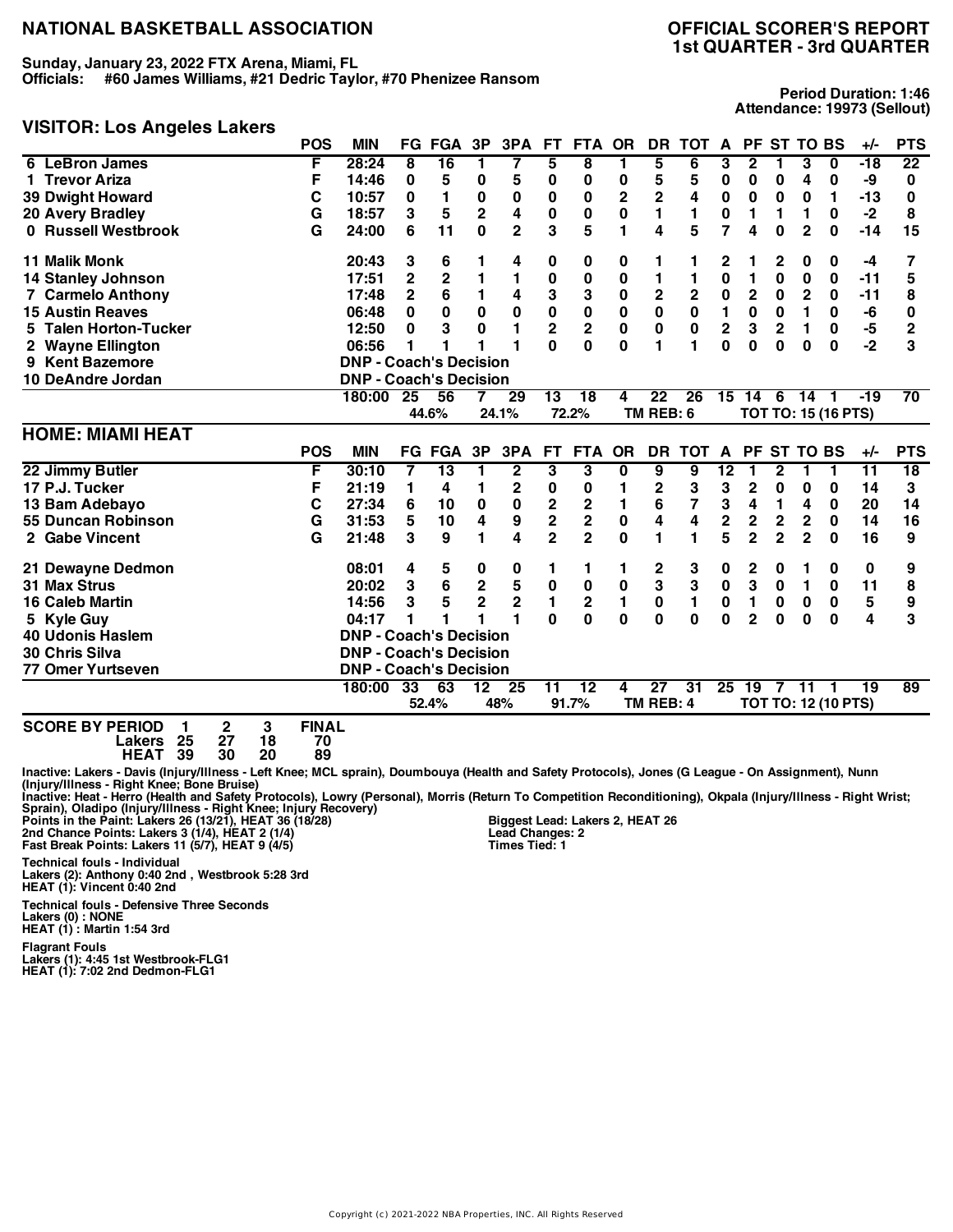**Sunday, January 23, 2022 FTX Arena, Miami, FL**

**Officials: #60 James Williams, #21 Dedric Taylor, #70 Phenizee Ransom**

#### **VISITOR: Los Angeles Lakers**

**Period Duration: 0:38 Attendance: 19973 (Sellout)**

|                                  | <b>POS</b> | <b>MIN</b>                    |             | <b>FG FGA</b>           | 3P                      | 3PA            | FT.                     | FTA OR                  |              | DR.            | TOT A        |                         | PF ST TO BS    |                 |             |                          | $+/-$           | <b>PTS</b>      |
|----------------------------------|------------|-------------------------------|-------------|-------------------------|-------------------------|----------------|-------------------------|-------------------------|--------------|----------------|--------------|-------------------------|----------------|-----------------|-------------|--------------------------|-----------------|-----------------|
| 6 LeBron James                   | F          | 11:28                         | 4           | 6                       | 0                       | 1              | 3                       | 3                       | 1            | 4              | 5            |                         | 2              |                 | 0           | 0                        | 10              | $\overline{11}$ |
| 1 Trevor Ariza                   | F          | 00:00                         | 0           | 0                       | 0                       | 0              | 0                       | 0                       | 0            | 0              | 0            | 0                       | 0              | 0               | 0           | 0                        | 0               | 0               |
| <b>39 Dwight Howard</b>          | С          | 00:00                         | 0           | $\mathbf 0$             | $\pmb{0}$               | 0              | 0                       | 0                       | 0            | 0              | 0            | $\mathbf 0$             | $\bf{0}$       | 0               | 0           | 0                        | 0               | 0               |
| <b>20 Avery Bradley</b>          | G          | 12:00                         | $\mathbf 2$ | 6                       | $\mathbf 2$             | 5              | 1                       | $\mathbf 2$             | 0            | 0              | 0            | 1                       | 1              | 0               | 1           | 0                        | 13              | 7               |
| 0 Russell Westbrook              | G          | 07:40                         | 3           | 4                       | $\bf{0}$                | 1              | 3                       | 3                       | 1            | 3              | 4            | $\overline{2}$          | 1              | $\bf{0}$        | 1           | $\bf{0}$                 | 13              | 9               |
| <b>11 Malik Monk</b>             |            | 02:50                         | 0           | 0                       | 0                       | 0              | 0                       | 0                       | 0            | 0              | 0            | 0                       | 0              | 0               | 0           | 0                        | -4              | 0               |
| <b>14 Stanley Johnson</b>        |            | 04:39                         | 0           |                         | $\pmb{0}$               | 1              | $\overline{\mathbf{c}}$ | $\overline{\mathbf{c}}$ | 0            | 1              | 1            | 0                       | 1              | 0               | 0           | 0                        | 7               | $\overline{2}$  |
| <b>7 Carmelo Anthony</b>         |            | 07:25                         | 1           | $\overline{\mathbf{c}}$ | 1                       | $\blacksquare$ | $\mathbf 0$             | $\mathbf 0$             | 0            | 1              |              | $\mathbf 0$             | 1              | 0               | $\bf{0}$    | 0                        | 6               | 3               |
| <b>15 Austin Reaves</b>          |            | 02:02                         | 0           | 1                       | 0                       | 0              | $\overline{\mathbf{2}}$ | $\mathbf 2$             | 0            | 0              | $\bf{0}$     | $\mathbf 0$             | $\pmb{0}$      | $\bf{0}$        | $\bf{0}$    | $\bf{0}$                 | $\overline{7}$  | $\mathbf{2}$    |
| <b>Talen Horton-Tucker</b><br>5. |            | 09:06                         | 1           | $\overline{2}$          | 1                       | 1              | $\mathbf 0$             | $\mathbf 0$             | 1            | $\bf{0}$       | 1            | 1                       | 0              | $\bf{0}$        | 1           | 0                        | 17              | 3               |
| <b>Wayne Ellington</b><br>2      |            | 02:50                         | 0           |                         | 0                       |                | 0                       | $\mathbf{0}$            | 0            | $\bf{0}$       | $\mathbf{0}$ | $\bf{0}$                | 0              | $\bf{0}$        | $\bf{0}$    | $\bf{0}$                 | $-4$            | 0               |
| 9 Kent Bazemore                  |            | <b>DNP - Coach's Decision</b> |             |                         |                         |                |                         |                         |              |                |              |                         |                |                 |             |                          |                 |                 |
| 10 DeAndre Jordan                |            | <b>DNP - Coach's Decision</b> |             |                         |                         |                |                         |                         |              |                |              |                         |                |                 |             |                          |                 |                 |
|                                  |            | 60:00                         | 11          | $\overline{23}$         | 4                       | 11             | 11                      | $\overline{12}$         | 3            | 9              | 12           | 5                       | 6              |                 | 3           | $\bf{0}$                 | $\overline{13}$ | $\overline{37}$ |
|                                  |            |                               |             | 47.8%                   |                         | 36.4%          |                         | 91.7%                   |              | TM REB: 5      |              |                         |                |                 |             | <b>TOT TO: 3 (4 PTS)</b> |                 |                 |
|                                  |            |                               |             |                         |                         |                |                         |                         |              |                |              |                         |                |                 |             |                          |                 |                 |
| <b>HOME: MIAMI HEAT</b>          |            |                               |             |                         |                         |                |                         |                         |              |                |              |                         |                |                 |             |                          |                 |                 |
|                                  | <b>POS</b> | <b>MIN</b>                    |             | <b>FG FGA</b>           | 3P                      | 3PA            | <b>FT</b>               | <b>FTA</b>              | <b>OR</b>    | <b>DR</b>      | <b>TOT</b>   | A                       | <b>PF</b>      | <b>ST TO BS</b> |             |                          | $+/-$           | <b>PTS</b>      |
| 22 Jimmy Butler                  | F          | 08:26                         | 0           | 5                       | 0                       | $\mathbf{2}$   | $\mathbf{2}$            | $\mathbf{2}$            | 0            | 1              | 1            | 0                       | 0              | 0               | 0           | $\bf{0}$                 | $-17$           | $\overline{2}$  |
| 17 P.J. Tucker                   | F          | 08:39                         | $\mathbf 2$ | 2                       | 1                       | 1              | 0                       | 0                       | 1            | 3              | 4            | $\mathbf 2$             | 1              | 1               | 1           | 0                        | -6              | 5               |
| 13 Bam Adebayo                   | C          | 05:16                         | 0           | $\pmb{0}$               | $\pmb{0}$               | 0              | 0                       | 0                       | 0            | 1              | 1            | $\overline{\mathbf{c}}$ | 2              | 0               | 1           | 1                        | $-12$           | 0               |
| 55 Duncan Robinson               | G          | 09:57                         | 3           | 3                       | $\overline{\mathbf{2}}$ | $\mathbf 2$    | 1                       | $\mathbf 2$             | 1            | 0              | 1            | 1                       | 2              | $\bf{0}$        | 1           | 0                        | $-13$           | 9               |
| 2 Gabe Vincent                   | G          | 10:11                         | $\bf{0}$    | $\overline{2}$          | $\mathbf{0}$            | $\mathbf{1}$   | $\overline{2}$          | $\overline{2}$          | 0            | $\bf{0}$       | $\bf{0}$     |                         | 4              | $\bf{0}$        | 1           | $\bf{0}$                 | $-10$           | $\overline{2}$  |
| 21 Dewayne Dedmon                |            | 00:00                         | 0           | 0                       | 0                       | 0              | 0                       | 0                       | 0            | 0              | 0            | 0                       | 0              | 0               | 0           | 0                        | 0               | 0               |
| <b>31 Max Strus</b>              |            | 09:11                         | $\mathbf 0$ | $\mathbf 2$             | $\mathbf 0$             | 2              | $\pmb{0}$               | $\pmb{0}$               | $\bf{0}$     | $\pmb{0}$      | $\mathbf 0$  | $\mathbf 0$             | $\blacksquare$ | $\bf{0}$        | $\mathbf 0$ | $\mathbf 0$              | -4              | 0               |
| <b>16 Caleb Martin</b>           |            | 08:20                         | $\mathbf 2$ | 4                       | 0                       | 0              | $\overline{\mathbf{2}}$ | $\overline{\mathbf{c}}$ | $\bf{0}$     | 1              | 1            | 0                       | 2              | 1               | 0           | 1                        | -3              | 6               |
| 5 Kyle Guy                       |            | 00:00                         | 0           | 0                       | $\bf{0}$                | $\bf{0}$       | $\mathbf{0}$            | $\mathbf 0$             | $\mathbf{0}$ | $\mathbf{0}$   | $\mathbf{0}$ | $\bf{0}$                | $\mathbf{0}$   | $\bf{0}$        | $\bf{0}$    | $\bf{0}$                 | $\bf{0}$        | 0               |
| <b>40 Udonis Haslem</b>          |            | <b>DNP - Coach's Decision</b> |             |                         |                         |                |                         |                         |              |                |              |                         |                |                 |             |                          |                 |                 |
| 30 Chris Silva                   |            | <b>DNP - Coach's Decision</b> |             |                         |                         |                |                         |                         |              |                |              |                         |                |                 |             |                          |                 |                 |
| <b>77 Omer Yurtseven</b>         |            | <b>DNP - Coach's Decision</b> |             |                         |                         |                |                         |                         |              |                |              |                         |                |                 |             |                          |                 |                 |
|                                  |            | 60:00                         |             | $\overline{18}$         | 3                       | 8              | 7                       | 8                       | $\mathbf{2}$ | 6<br>TM REB: 0 | 8            | 6                       | $12 \,$        | $\overline{2}$  | 4           | $\mathbf{2}$             | $-13$           | $\overline{24}$ |

**SCORE BY PERIOD 4 FINAL**

**Lakers 37 37 HEAT 24 24**

Inactive: Lakers - Davis (Injury/Illness - Left Knee; MCL sprain), Doumbouya (Health and Safety Protocols), Jones (G League - On Assignment), Nunn<br>(Injury/Illness - Right Knee; Bone Bruise)<br>Inactive: Heat - Herro (Health a

**Biggest Lead: Lakers 0, HEAT 23 Lead Changes: 0 Times Tied: 0**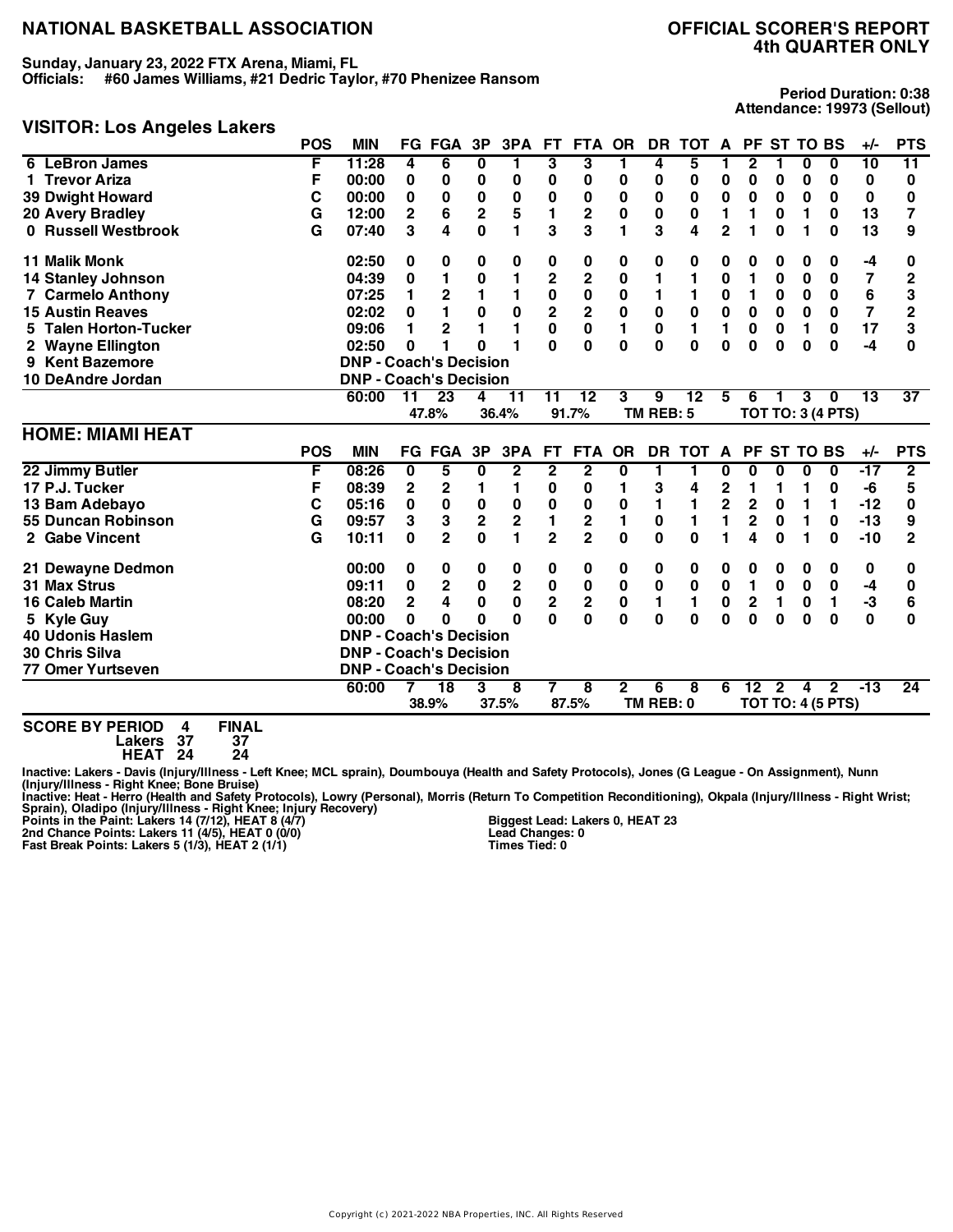**Sunday, January 23, 2022 FTX Arena, Miami, FL**

**Officials: #60 James Williams, #21 Dedric Taylor, #70 Phenizee Ransom**

#### **VISITOR: Los Angeles Lakers**

**Period Duration: 1:09 Attendance: 19973 (Sellout)**

|                                          | <b>POS</b> | <b>MIN</b>                    |              | <b>FG FGA</b>   | 3P               | 3PA              | <b>FT</b>                           | <b>FTA</b>              | <b>OR</b>               | DR.                          | <b>TOT</b>   | A                            |                              | PF ST TO BS |                               |                           | $+/-$       | <b>PTS</b>          |
|------------------------------------------|------------|-------------------------------|--------------|-----------------|------------------|------------------|-------------------------------------|-------------------------|-------------------------|------------------------------|--------------|------------------------------|------------------------------|-------------|-------------------------------|---------------------------|-------------|---------------------|
| 6 LeBron James                           | F          | 21:37                         | 6            | $\overline{11}$ | $\bf{0}$         | 4                | 3                                   | 3                       | 1                       | 5                            | 6            | 2                            | 2                            |             | 0                             | 0                         | 5           | $\overline{15}$     |
| 1 Trevor Ariza                           | F          | 04:56                         | 0            | 1               | 0                | 1                | 0                                   | 0                       | 0                       | $\mathbf 2$                  | $\mathbf 2$  | 0                            | 0                            | 0           | 2                             | 0                         | -3          | 0                   |
| <b>39 Dwight Howard</b>                  | С          | 04:56                         | 0            | 0               | $\pmb{0}$        | 0                | $\bf{0}$                            | 0                       | 0                       | $\mathbf 2$                  | $\mathbf 2$  | 0                            | $\bf{0}$                     | 0           | $\bf{0}$                      | 1                         | -3          | 0                   |
| 20 Avery Bradley                         | G          | 20:23                         | 4            | 9               | 4                | 8                | 1                                   | 2                       | 0                       | $\mathbf 0$                  | $\bf{0}$     | 1                            | 1                            | 1           | $\mathbf 2$                   | $\bf{0}$                  | 11          | 13                  |
| 0 Russell Westbrook                      | G          | 15:25                         | 5            | 8               | $\mathbf{0}$     | 1                | 3                                   | 3                       | 1                       | 4                            | 5            | 4                            | 4                            | $\bf{0}$    | $\overline{2}$                | $\bf{0}$                  | 13          | 13                  |
| <b>11 Malik Monk</b>                     |            | 09:54                         | 0            | 1               | 0                | 1                | 0                                   | 0                       | 0                       | 1                            | 1            | 2                            | 0                            |             | 0                             | 0                         | -3          | 0                   |
| 14 Stanley Johnson                       |            | 08:06                         | 0            | 1               | $\bf{0}$         | 1                | $\overline{\mathbf{c}}$             | $\overline{c}$          | 0                       |                              |              | $\bf{0}$                     | 1                            | 0           | $\bf{0}$                      | 0                         | 8           | $\overline{2}$      |
| <b>7 Carmelo Anthony</b>                 |            | 12:53                         | 1            | 3               | $\blacksquare$   | $\mathbf 2$      | $\mathbf{1}$                        | 1                       | 0                       | 1                            |              | 0                            | 2                            | 0           | 0                             | $\mathbf 0$               | 9           | 4                   |
| <b>15 Austin Reaves</b>                  |            | 03:29                         | 0            | 1               | $\bf{0}$         | $\mathbf 0$      | 2                                   | $\overline{\mathbf{2}}$ | $\bf{0}$                | $\bf{0}$                     | $\bf{0}$     | $\mathbf 0$                  | $\mathbf 0$                  | 0           | 1                             | $\mathbf 0$               | 5           | $\overline{2}$      |
| 5 Talen Horton-Tucker                    |            | 13:21                         | 1            | 5               | 1                | $\overline{2}$   | $\mathbf 0$                         | $\mathbf 0$             | 1                       | $\bf{0}$                     | $\mathbf{1}$ | 1                            | 1                            | $\bf{0}$    | 1                             | 0                         | 15          | 3                   |
| 2 Wayne Ellington                        |            | 05:00                         | 1            | $\mathbf{c}$    |                  | $\mathbf{z}$     | O                                   | $\bf{0}$                | $\bf{0}$                |                              |              | $\bf{0}$                     | $\bf{0}$                     | $\Omega$    | $\bf{0}$                      | $\bf{0}$                  | $-2$        | 3                   |
| 9 Kent Bazemore                          |            | <b>DNP - Coach's Decision</b> |              |                 |                  |                  |                                     |                         |                         |                              |              |                              |                              |             |                               |                           |             |                     |
| 10 DeAndre Jordan                        |            | <b>DNP - Coach's Decision</b> |              |                 |                  |                  |                                     |                         |                         |                              |              |                              |                              |             |                               |                           |             |                     |
|                                          |            | 120:00                        | 18           | 42              |                  | 22               | 12                                  | 13                      | 3                       | 17                           | 20           | 10                           | 11                           | 3           | 8                             |                           | 11          | 55                  |
|                                          |            |                               |              | 42.9%           |                  | 31.8%            |                                     | 92.3%                   |                         | TM REB: 8                    |              |                              |                              |             |                               | <b>TOT TO: 9 (10 PTS)</b> |             |                     |
| <b>HOME: MIAMI HEAT</b>                  |            |                               |              |                 |                  |                  |                                     |                         |                         |                              |              |                              |                              |             |                               |                           |             |                     |
|                                          |            |                               |              |                 |                  |                  |                                     |                         |                         |                              |              |                              |                              |             |                               |                           |             |                     |
|                                          | <b>POS</b> | <b>MIN</b>                    |              | <b>FG FGA</b>   | 3P               | 3PA              | FT.                                 | FTA OR                  |                         | <b>DR</b>                    | <b>TOT</b>   | A                            |                              | PF ST TO BS |                               |                           | $+/-$       | <b>PTS</b>          |
| 22 Jimmy Butler                          | F          | 20:11                         | 4            | $\overline{11}$ | 1                | 4                | 5                                   | 5                       | 0                       | 3                            | 3            | 2                            | 1                            | 1           | $\bf{0}$                      | 1                         | $-15$       | 14                  |
| 17 P.J. Tucker                           | F          | 17:17                         | $\mathbf{2}$ | 3               | 1                | 2                | 0                                   | 0                       | 1                       | 5                            | 6            | 3                            | 1                            | 1           | 1                             | 0                         | -4          | 5                   |
|                                          |            | 15:19                         | $\mathbf 2$  |                 |                  |                  |                                     |                         |                         |                              |              |                              | 4                            | 1           |                               | 1                         | $-7$        | 6                   |
| 13 Bam Adebayo<br>55 Duncan Robinson     | C          | 21:57                         | 3            | ${\bf 3}$       | $\pmb{0}$        | $\pmb{0}$        | $\overline{\mathbf{c}}$             | $\mathbf 2$             | $\bf{0}$<br>1           | $\mathbf 2$                  | $\mathbf 2$  | $\mathbf 2$                  |                              | 1           | 3                             |                           |             |                     |
| 2 Gabe Vincent                           | G<br>G     | 16:58                         | 0            | 6<br>5          | $\mathbf 2$<br>0 | 5<br>3           | 1<br>$\overline{2}$                 | 2<br>$\overline{2}$     | 0                       | $\overline{\mathbf{c}}$<br>1 | 3            | $\overline{\mathbf{c}}$<br>1 | 2<br>6                       |             | $\mathbf 2$<br>$\overline{2}$ | 0<br>$\bf{0}$             | $-11$<br>-5 | 9<br>$\overline{2}$ |
|                                          |            | 01:42                         | 0            | 0               | 0                |                  | 0                                   |                         |                         | 1                            | 1            | 0                            | 0                            | 0           |                               | 0                         | -3          | 0                   |
| 21 Dewayne Dedmon<br><b>31 Max Strus</b> |            | 14:39                         | 0            | 3               | $\pmb{0}$        | 0                |                                     | 0                       | 0                       | 1                            | 1            | $\pmb{0}$                    | 1                            | $\bf{0}$    | 1                             | 0                         | $-7$        | 0                   |
| <b>16 Caleb Martin</b>                   |            | 11:57                         | 3            | 5               | $\bf{0}$         | 3<br>$\mathbf 0$ | $\pmb{0}$                           | 0                       | 0                       | 1                            | 1            |                              |                              | 1           | $\bf{0}$                      | 1                         |             |                     |
|                                          |            | 00:00                         | $\bf{0}$     | $\mathbf{0}$    | $\Omega$         | $\Omega$         | $\overline{\mathbf{2}}$<br>$\Omega$ | $\mathbf 2$<br>0        | $\mathbf 0$<br>$\bf{0}$ | $\bf{0}$                     | $\bf{0}$     | $\pmb{0}$<br>$\bf{0}$        | $\overline{\mathbf{c}}$<br>0 | $\bf{0}$    | 0                             | $\bf{0}$                  | $-3$<br>0   | 8<br>$\bf{0}$       |
| 5 Kyle Guy<br><b>40 Udonis Haslem</b>    |            | <b>DNP - Coach's Decision</b> |              |                 |                  |                  |                                     |                         |                         |                              |              |                              |                              |             |                               |                           |             |                     |
| 30 Chris Silva                           |            | <b>DNP - Coach's Decision</b> |              |                 |                  |                  |                                     |                         |                         |                              |              |                              |                              |             |                               |                           |             |                     |
| 77 Omer Yurtseven                        |            | <b>DNP - Coach's Decision</b> |              |                 |                  |                  |                                     |                         |                         |                              |              |                              |                              |             |                               |                           |             |                     |
|                                          |            | 120:00                        | 14           | $\overline{36}$ | 4                | $\overline{17}$  | $\overline{12}$                     | $\overline{13}$         | $\mathbf{2}$            | 16                           | 18           | 10                           | 17                           | 6           | 10                            | -3                        | $-11$       | 44                  |
|                                          |            |                               |              | 38.9%           |                  | 23.5%            |                                     | 92.3%                   |                         | TM REB: 2                    |              |                              |                              |             |                               | <b>TOT TO: 10 (8 PTS)</b> |             |                     |

**SCORE BY PERIOD 3 4 FINAL Lakers 18 37 55 HEAT 20 24 44**

Inactive: Lakers - Davis (Injury/Illness - Left Knee; MCL sprain), Doumbouya (Health and Safety Protocols), Jones (G League - On Assignment), Nunn<br>(Injury/Illness - Right Knee; Bone Bruise)

Inactive: Heat - Herro (Health and Safety Protocols), Lowry (Personal), Morris (Return To Competition Reconditioning), Okpala (Injury/Illness - Right Wrist;<br>Points in the Paint: Lakers 18 (9/18), HEAT 1 (7/11)

**Biggest Lead: Lakers 0, HEAT 23 Lead Changes: 0 Times Tied: 0**

**Technical fouls - Individual Lakers (1): Westbrook 5:28 3rd HEAT (0): NONE**

**Technical fouls - Defensive Three Seconds Lakers (0) : NONE HEAT (1) : Martin 1:54 3rd**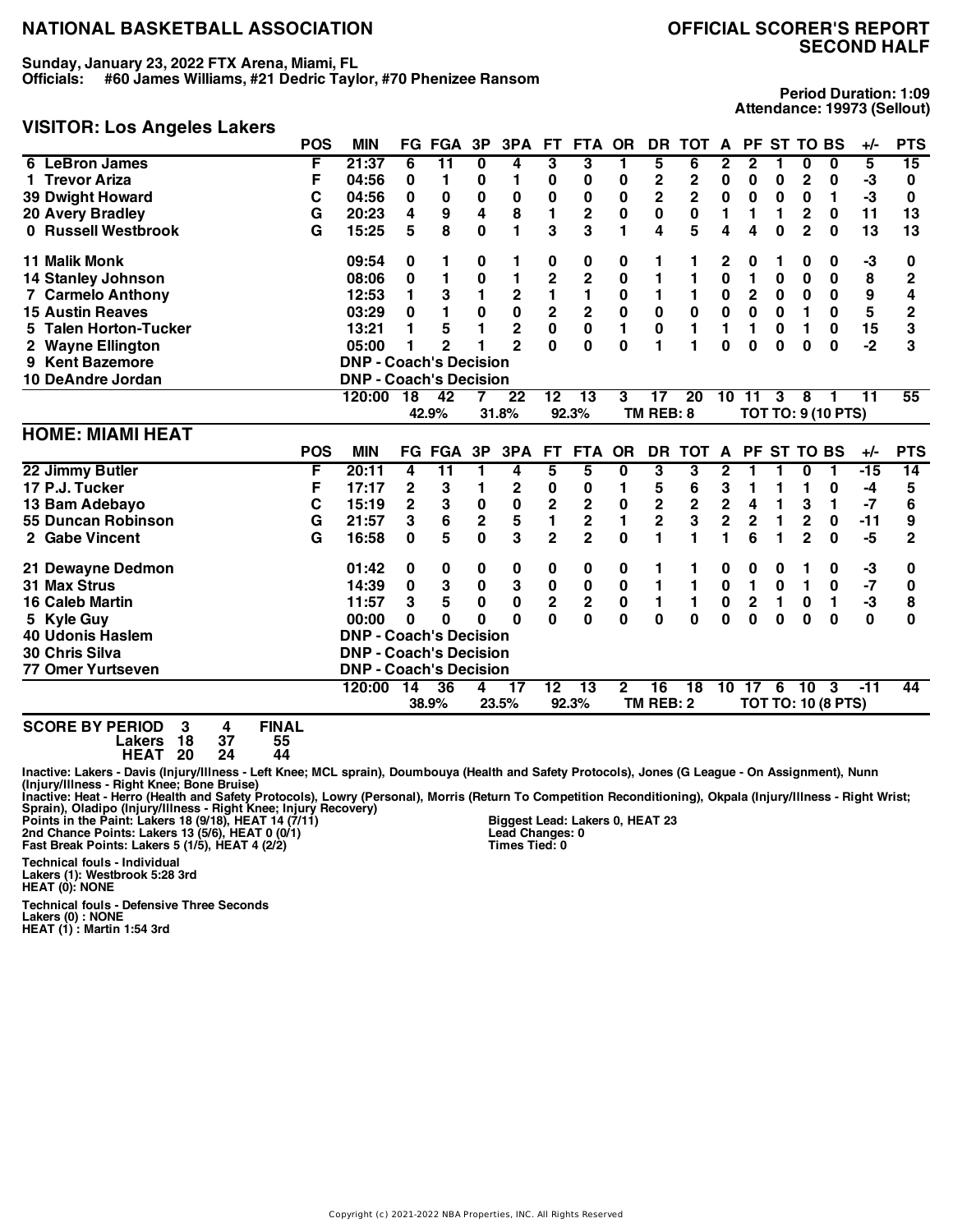**Los Angeles Lakers at MIAMI HEAT Sunday, January 23, 2022 FTX Arena, Miami, FL HEAT Starters: B.Adebayo J.Butler D.Robinson G.Vincent P.Tucker Lakers Starters: T.Ariza A.Bradley D.Howard R.Westbrook L.James**

| <b>Time</b> | <b>HEAT</b>                                 | Score                     | Lead       | <b>Lakers</b>                                    |
|-------------|---------------------------------------------|---------------------------|------------|--------------------------------------------------|
| 12:00       |                                             | Start of Period (6:12 PM) |            |                                                  |
| 12:00       |                                             |                           |            | JUMP BALL B.Adebayo VS. D.Howard: TIP TO L.James |
| 11:35       |                                             |                           |            | MISS L.James 20' Jump Shot                       |
| 11:33       |                                             |                           |            | <b>D.Howard REBOUND</b>                          |
| 11:32       |                                             |                           |            | <b>MISS D.Howard Putback Dunk</b>                |
| 11:32       |                                             |                           |            | <b>R.Westbrook REBOUND</b>                       |
| 11:27       |                                             |                           |            | T.Ariza Out Of Bounds Bad Pass TURNOVER #1       |
| 11:13       | <b>B.Adebayo Alley Oop Dunk (G.Vincent)</b> | $2 - 0$                   | $+2$       |                                                  |
| 10:49       |                                             | $2 - 2$                   | <b>TIE</b> | A.Bradley 12' Driving Floating Shot              |
| 10:38       | MISS D.Robinson 26' 3PT Pullup Shot         |                           |            |                                                  |
| 10:35       |                                             |                           |            | <b>L.James REBOUND</b>                           |
| 10:30       |                                             |                           |            | <b>L.James Out Of Bounds Bad Pass TURNOVER</b>   |
|             |                                             |                           |            | #2                                               |
| 10:18       | MISS G.Vincent 30' 3PT Jump Shot            |                           |            |                                                  |
| 10:15       |                                             |                           |            | <b>T.Ariza REBOUND</b>                           |
| 10:09       |                                             | $2 - 4$                   | $-2^*$     | R.Westbrook 14' Pullup Bank Shot                 |
| 09:47       | G.Vincent 23' 3PT Jump Shot (P.Tucker)      | $5-4$                     | $+1$ *     |                                                  |
| 09:27       |                                             |                           |            | MISS T.Ariza 24' 3PT Jump Shot                   |
| 09:25       | <b>J.Butler REBOUND</b>                     |                           |            |                                                  |
| 09:14       | D.Robinson 26' 3PT Jump Shot (J.Butler)     | $8 - 4$                   | $+4$       |                                                  |
| 08:55       |                                             |                           |            | R.Westbrook Out Of Bounds Step TURNOVER          |
|             |                                             |                           |            | #3                                               |
| 08:36       | J.Butler 12' Pullup Shot                    | $10 - 4$                  | +6         |                                                  |
| 08:18       |                                             |                           |            | MISS T.Ariza 24' 3PT Jump Shot                   |
| 08:16       | <b>J.Butler REBOUND</b>                     |                           |            |                                                  |
| 08:09       | <b>B.Adebayo Layup (J.Butler)</b>           | $12 - 4$                  | $+8$       |                                                  |
| 08:09       |                                             |                           |            | TIMEOUT (1)                                      |
| 07:56       |                                             | $12 - 7$                  | $+5$       | L.James 27' 3PT Jump Shot (R.Westbrook)          |
| 07:36       | <b>MISS J.Butler 13' Turnaround Shot</b>    |                           |            |                                                  |
| 07:36       |                                             |                           |            | <b>T.Ariza REBOUND</b>                           |
| 07:22       | <b>J.Butler STEAL</b>                       |                           |            | <b>T.Ariza Lost Ball TURNOVER #4</b>             |
| 07:19       | J.Butler FB Running Dunk (B.Adebayo)        | $14 - 7$                  | $+7$       |                                                  |
| 07:07       |                                             |                           |            | MISS L.James 24' 3PT Jump Shot                   |
| 07:05       |                                             |                           |            | <b>D.Howard REBOUND</b>                          |
| 07:01       |                                             |                           |            | MISS A.Bradley 26' 3PT Jump Shot                 |
| 06:59       | <b>B.Adebayo REBOUND</b>                    |                           |            |                                                  |
| 06:48       | D.Robinson 26' 3PT Pullup Shot (B.Adebayo)  | $17 - 7$                  | $+10$      |                                                  |
| 06:25       |                                             | 17-9                      | $+8$       | <b>R.Westbrook 5' Turnaround Bank Shot</b>       |
| 06:11       | <b>G.Vincent Cutting Layup (J.Butler)</b>   | $19-9$                    | $+10$      |                                                  |
| 05:59       | P.Tucker P.FOUL (P1, T1) (D.Taylor)         |                           |            |                                                  |
|             | SUB: D.Dedmon FOR B.Adebayo                 |                           |            |                                                  |
| 05:59       |                                             |                           |            |                                                  |
| 05:59       |                                             |                           |            | <b>SUB: S.Johnson FOR D.Howard</b>               |
| 05:59       |                                             |                           |            | <b>SUB: M.Monk FOR L.James</b>                   |
| 05:49       |                                             |                           |            | MISS T.Ariza 23' 3PT Jump Shot                   |
| 05:44       | <b>J.Butler REBOUND</b>                     |                           |            |                                                  |
| 05:40       | <b>SUB: M.Strus FOR G.Vincent</b>           |                           |            |                                                  |
| 05:34       | MISS D.Robinson 29' 3PT Jump Shot           |                           |            |                                                  |
| 05:28       |                                             |                           |            | <b>S.Johnson REBOUND</b>                         |
| 05:25       |                                             | $19 - 11$                 | $+8$       | <b>S.Johnson FB Running Layup</b>                |
| 05:09       | <b>MISS D.Dedmon 3' Hook</b>                |                           |            |                                                  |
| 05:08       | <b>D.Dedmon REBOUND</b>                     |                           |            |                                                  |
| 05:07       | <b>D.Dedmon Putback Layup</b>               | $21 - 11$                 | $+10$      |                                                  |
| 04:56       |                                             | $21 - 13$                 | $+8$       | <b>R.Westbrook Driving Layup</b>                 |
| 04:56       | D.Robinson S.FOUL (P1, T2) (D.Taylor)       |                           |            |                                                  |
| 04:56       |                                             |                           |            | <b>SUB: A.Reaves FOR T.Ariza</b>                 |
| 04:56       |                                             |                           |            | <b>SUB: C.Anthony FOR A.Bradley</b>              |
| 04:56       |                                             | $21 - 14$                 | $+7$       | R.Westbrook Free Throw 1 of 1                    |
| 04:45       | D.Dedmon 3' Bank Shot (J.Butler)            | $23 - 14$                 | $+9$       |                                                  |
| 04:45       |                                             |                           |            | R.Westbrook FLAGRANT FOUL TYPE1 (P1, T1)         |
|             |                                             |                           |            | (P.Ransom)                                       |
| 04:45       | D.Dedmon Flagrant Free Throw 1 of 1         | $24 - 14$                 | $+10$      |                                                  |
| 04:32       | D.Dedmon Layup (P.Tucker)                   | $26 - 14$                 | $+12$      |                                                  |
| 04:20       |                                             |                           |            | MISS R. Westbrook 28' 3PT Pullup Shot            |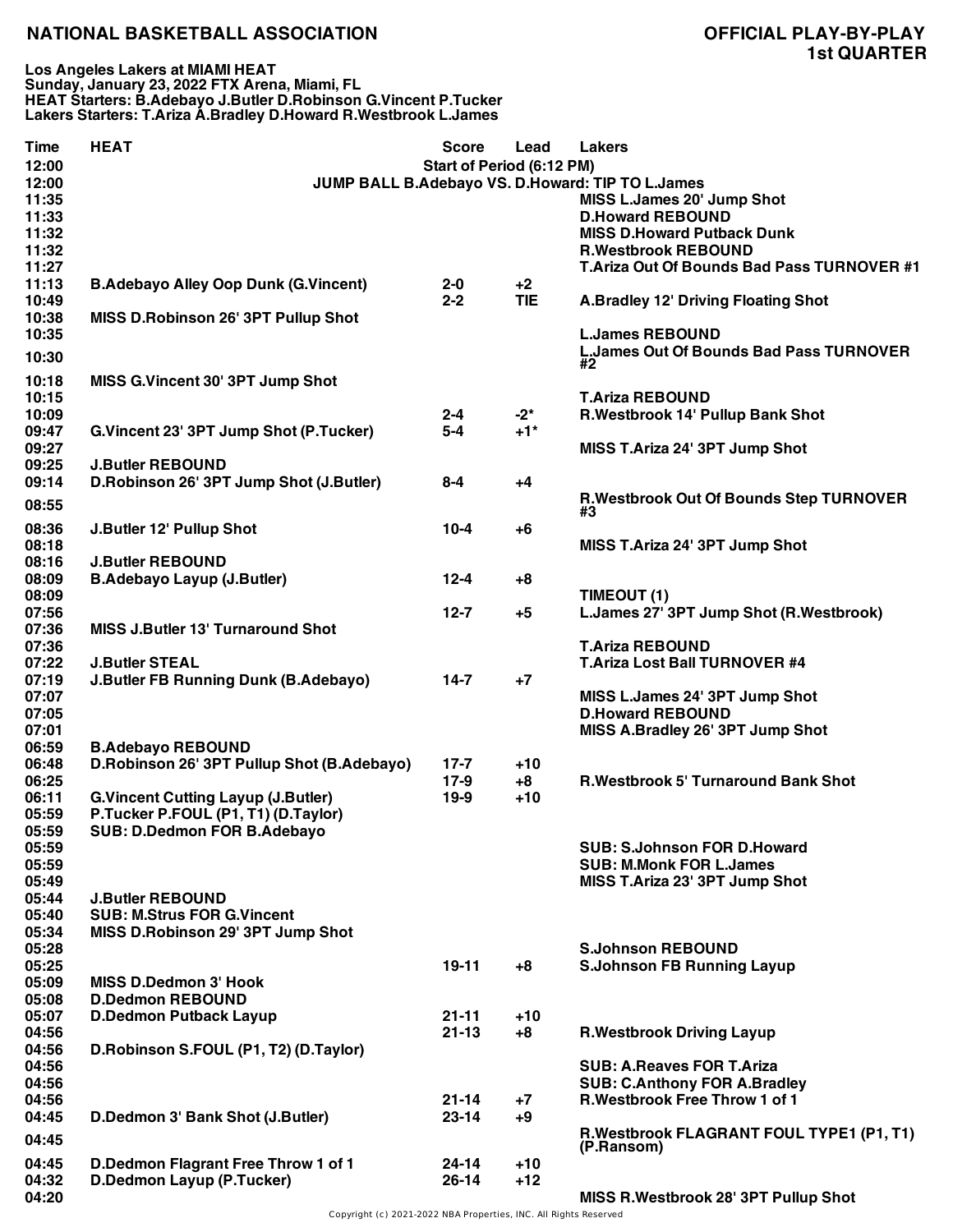| <b>Time</b>    | <b>HEAT</b>                                         | <b>Score</b>               | Lead  | <b>Lakers</b>                                                          |
|----------------|-----------------------------------------------------|----------------------------|-------|------------------------------------------------------------------------|
| 04:17          | <b>D.Robinson REBOUND</b>                           |                            |       |                                                                        |
| 04:13          | D.Robinson 26' 3PT FB Running Shot (J.Butler) 29-14 |                            | $+15$ |                                                                        |
| 04:11<br>04:11 |                                                     |                            |       | TIMEOUT (2)<br><b>SUB: T.Horton-Tucker FOR R.Westbrook</b>             |
| 03:57          |                                                     |                            |       | MISS C.Anthony 26' 3PT Jump Shot                                       |
| 03:53          | <b>J.Butler REBOUND</b>                             |                            |       |                                                                        |
| 03:36          | P.Tucker 23' 3PT Jump Shot (J.Butler)               | 32-14                      | $+18$ |                                                                        |
| 03:18          |                                                     | $32 - 17$                  | $+15$ | M.Monk 23' 3PT Jump Shot (A.Reaves)                                    |
| 03:02          | <b>J.Butler Bad Pass TURNOVER #1</b>                |                            |       | <b>T.Horton-Tucker STEAL</b>                                           |
| 03:00          | D.Dedmon P.FOUL (P1, T3) (D.Taylor)                 |                            |       |                                                                        |
| 03:00          | <b>SUB: C.Martin FOR P.Tucker</b>                   |                            |       |                                                                        |
| 03:00          | <b>SUB: B.Adebayo FOR D.Dedmon</b>                  |                            |       |                                                                        |
| 03:00          |                                                     |                            |       | <b>SUB: L.James FOR S.Johnson</b>                                      |
| 02:39          |                                                     | $32 - 19$                  | $+13$ | <b>C.Anthony 12' Pullup Shot</b>                                       |
| 02:15          | <b>MISS C.Martin Cutting Layup</b>                  |                            |       |                                                                        |
| 02:12          |                                                     |                            |       | <b>L.James REBOUND</b>                                                 |
| 02:08          |                                                     | $32 - 21$                  | $+11$ | L.James Cutting Layup (T.Horton-Tucker)                                |
| 02:08          | B.Adebayo S.FOUL (P1, T4) (D.Taylor)                |                            |       |                                                                        |
| 02:08          |                                                     | $32 - 22$                  | $+10$ | L. James Free Throw 1 of 1                                             |
| 01:57<br>01:34 | <b>B.Adebayo Driving Dunk (D.Robinson)</b>          | 34-22                      | $+12$ |                                                                        |
| 01:28          | <b>J.Butler REBOUND</b>                             |                            |       | MISS M.Monk 26' 3PT Jump Shot                                          |
| 01:22          | MISS B.Adebayo 18' Jump Shot                        |                            |       |                                                                        |
| 01:17          |                                                     |                            |       | <b>L.James REBOUND</b>                                                 |
| 01:13          |                                                     | 34-24                      | $+10$ | <b>M.Monk FB Running Layup (L.James)</b>                               |
| 01:00          | <b>D.Robinson Cutting Layup (J.Butler)</b>          | 36-24                      | $+12$ |                                                                        |
| :37.3          |                                                     |                            |       | <b>C.Anthony Out Of Bounds Bad Pass TURNOVER</b><br>#5                 |
| :37.3          | <b>SUB: G.Vincent FOR J.Butler</b>                  |                            |       |                                                                        |
| :37.3          | <b>SUB: K.Guy FOR D.Robinson</b>                    |                            |       |                                                                        |
| :32.5          | MISS M.Strus 29' 3PT Jump Shot                      |                            |       |                                                                        |
| :26.6          |                                                     |                            |       | <b>C.Anthony REBOUND</b>                                               |
| :14.2          | M.Strus S.FOUL (P1.PN) (D.Taylor)                   |                            |       |                                                                        |
| :14.2          | <b>SUB: D.Robinson FOR K.Guy</b>                    |                            |       |                                                                        |
| :14.2          |                                                     |                            |       | <b>SUB: S.Johnson FOR A.Reaves</b><br><b>L.James Free Throw 1 of 2</b> |
| :14.2<br>:14.2 |                                                     | 36-25                      | $+11$ | <b>MISS L.James Free Throw 2 of 2</b>                                  |
| :14.2          | <b>B.Adebayo REBOUND</b>                            |                            |       |                                                                        |
| .01.0          | M.Strus 23' 3PT Jump Shot (G.Vincent)               | 39-25                      | $+14$ |                                                                        |
|                |                                                     | End of 1st QUARTER (39-25) |       |                                                                        |
|                |                                                     | End of Period (6:39 PM)    |       |                                                                        |
|                | <b>BIG HOME LEAD 18</b>                             |                            |       | *LEAD CHANGES 2                                                        |
|                | <b>BIG VISITOR LEAD 2</b>                           |                            |       | <b>TIMES TIED 1</b>                                                    |
|                | 1 FOR 2 PTS                                         | <b>TURNOVERS</b>           |       | 5 FOR 6 PTS                                                            |
|                | 16/24 FOR 66.7%                                     | <b>FIELD GOALS</b>         |       | 10/20 FOR 50%                                                          |
|                | 1/1 FOR 100%                                        | <b>FREE THROWS</b>         |       | 3/4 FOR 75%                                                            |
|                | <b>OFF: 1 DEF: 8</b>                                | <b>REBOUNDS</b>            |       | <b>OFF: 3 DEF: 7</b>                                                   |
|                | D.Robinson: 11                                      | <b>HIGH SCORER</b>         |       | L.James, R.Westbrook: 7                                                |
|                | J.Butler: 5                                         | <b>HIGH REBOUNDER</b>      |       | L.James: 3                                                             |
|                | J.Butler: 7                                         | <b>HIGH ASSISTS</b>        |       | <b>4 TIED: 1</b>                                                       |
|                |                                                     |                            |       |                                                                        |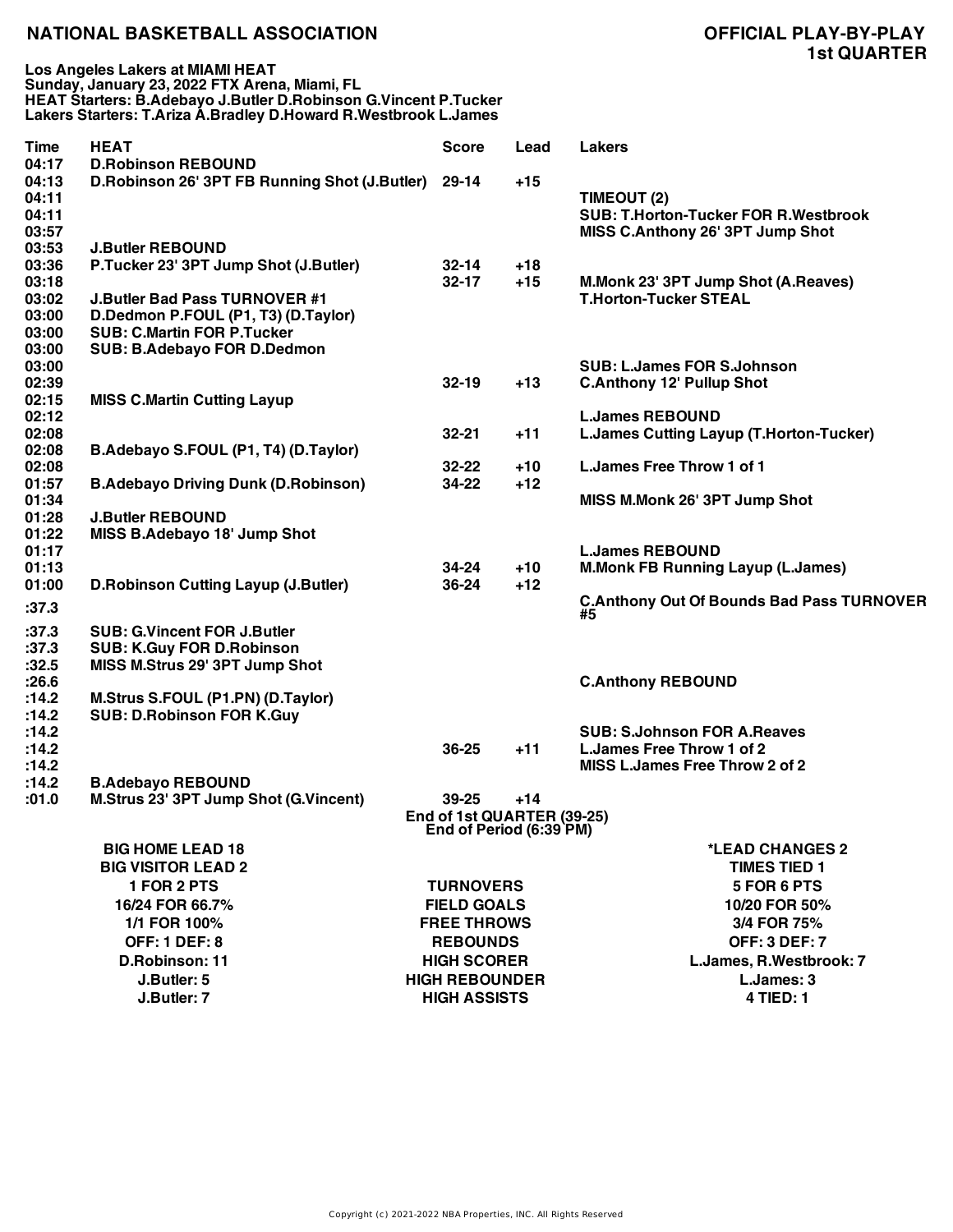| Time<br>12:00 | <b>HEAT</b>                                      | <b>Score</b><br>Start of Period (6:41 PM) | Lead  | <b>Lakers</b>                                                  |
|---------------|--------------------------------------------------|-------------------------------------------|-------|----------------------------------------------------------------|
| 12:00         | <b>Possession: Heat</b>                          | $39 - 25$                                 | $+14$ |                                                                |
| 11:50         | <b>B.Adebayo Alley Oop Dunk (G.Vincent)</b>      | 41-25                                     | $+16$ |                                                                |
| 11:32         |                                                  | 41-27                                     | $+14$ | L.James Cutting Layup (T.Horton-Tucker)                        |
| 11:21         |                                                  |                                           |       | C.Anthony P.FOUL (P1, T1) (D.Taylor)                           |
| 11:21         |                                                  |                                           |       | <b>SUB: S.Johnson FOR A.Reaves</b>                             |
| 11:18         |                                                  |                                           |       |                                                                |
|               |                                                  |                                           |       | T.Horton-Tucker P.FOUL (P1, T2) (D.Taylor)                     |
| 11:11         | C.Martin 25' 3PT Jump Shot (B.Adebayo)           | 44-27                                     | $+17$ |                                                                |
| 10:45         |                                                  |                                           |       | MISS L.James 27' 3PT Jump Shot                                 |
| 10:40         | <b>B.Adebayo REBOUND</b>                         |                                           |       |                                                                |
| 10:36         | <b>MISS B.Adebayo FB Driving Layup</b>           |                                           |       |                                                                |
| 10:34         | <b>B.Adebayo REBOUND</b>                         |                                           |       |                                                                |
| 10:31         | <b>B.Adebayo Lost Ball TURNOVER #2</b>           |                                           |       | <b>T.Horton-Tucker STEAL</b>                                   |
| 10:30         | B.Adebayo P.FOUL (P2, T1) (P.Ransom)             |                                           |       |                                                                |
| 10:17         | K.Guy S.FOUL (P1, T2) (D.Taylor)                 |                                           |       |                                                                |
| 10:17         |                                                  | 44-28                                     | $+16$ | T.Horton-Tucker Free Throw 1 of 2                              |
| 10:17         |                                                  | 44-29                                     | $+15$ | T.Horton-Tucker Free Throw 2 of 2                              |
|               |                                                  |                                           |       |                                                                |
| 10:04         | K.Guy 25' 3PT Jump Shot (G.Vincent)              | 47-29                                     | $+18$ |                                                                |
| 09:50         |                                                  |                                           |       | <b>C.Anthony Out Of Bounds Lost Ball</b><br><b>TURNOVER #6</b> |
|               |                                                  |                                           |       |                                                                |
| 09:38         | <b>G.Vincent Bad Pass TURNOVER #3</b>            |                                           |       | <b>M.Monk STEAL</b>                                            |
| 09:35         | K.Guy P.FOUL (P2, T3) (D.Taylor)                 |                                           |       |                                                                |
| 09:33         |                                                  |                                           |       | MISS M.Monk 26' 3PT Jump Shot                                  |
| 09:31         | <b>M.Strus REBOUND</b>                           |                                           |       |                                                                |
| 09:24         |                                                  |                                           |       | S.Johnson P.FOUL (P1, T3) (P.Ransom)                           |
| 09:08         | <b>MISS G. Vincent 13' Driving Floating Shot</b> |                                           |       |                                                                |
| 09:07         | <b>HEAT REBOUND</b>                              |                                           |       |                                                                |
| 09:06         | <b>HEAT Shot Clock TURNOVER #4</b>               |                                           |       |                                                                |
| 08:54         |                                                  |                                           |       | <b>MISS C.Anthony Cutting Dunk</b>                             |
| 08:51         | <b>M.Strus REBOUND</b>                           |                                           |       |                                                                |
| 08:47         |                                                  |                                           |       | L.James P.FOUL (P1, T4) (D.Taylor)                             |
|               |                                                  |                                           |       |                                                                |
| 08:47         |                                                  |                                           |       | <b>SUB: T.Ariza FOR L.James</b>                                |
| 08:38         | MISS M.Strus 24' 3PT Jump Shot                   |                                           |       |                                                                |
| 08:38         |                                                  |                                           |       | <b>T.Ariza REBOUND</b>                                         |
| 08:26         | <b>SUB: D.Dedmon FOR B.Adebayo</b>               |                                           |       |                                                                |
| 08:26         |                                                  |                                           |       | <b>SUB: R.Westbrook FOR M.Monk</b>                             |
| 08:18         | <b>G.Vincent STEAL</b>                           |                                           |       | T.Horton-Tucker Lost Ball TURNOVER #7                          |
| 08:16         |                                                  |                                           |       | T.Horton-Tucker P.FOUL (P2.PN) (D.Taylor)                      |
| 08:16         | <b>G. Vincent Free Throw 1 of 2</b>              | 48-29                                     | $+19$ |                                                                |
| 08:16         |                                                  |                                           |       | TIMEOUT (3)                                                    |
| 08:16         | <b>SUB: D.Robinson FOR K.Guy</b>                 |                                           |       |                                                                |
| 08:16         |                                                  |                                           |       | <b>SUB: W.Ellington FOR T.Horton-Tucker</b>                    |
| 08:16         | <b>G.Vincent Free Throw 2 of 2</b>               | 49-29                                     | $+20$ |                                                                |
|               |                                                  |                                           |       |                                                                |
| 08:00         |                                                  |                                           |       | MISS T.Ariza 27' 3PT Jump Shot                                 |
| 07:56         | <b>D.Dedmon REBOUND</b>                          |                                           |       |                                                                |
| 07:45         | <b>G.Vincent Driving Layup</b>                   | $51 - 29$                                 | $+22$ |                                                                |
| 07:29         | M.Strus S.FOUL (P2, T4) (D.Taylor)               |                                           |       |                                                                |
| 07:29         |                                                  | $51 - 30$                                 | $+21$ | <b>R.Westbrook Free Throw 1 of 2</b>                           |
| 07:29         |                                                  | $51 - 31$                                 | $+20$ | <b>R.Westbrook Free Throw 2 of 2</b>                           |
| 07:14         | <b>D.Dedmon Cutting Layup (G.Vincent)</b>        | 53-31                                     | $+22$ |                                                                |
|               | <b>D.Dedmon FLAGRANT FOUL TYPE1 (P2.PN)</b>      |                                           |       |                                                                |
| 07:02         | (P.Ransom)                                       |                                           |       |                                                                |
| 07:02         |                                                  | 53-32                                     | $+21$ | <b>C.Anthony Flagrant Free Throw 1 of 2</b>                    |
| 07:02         |                                                  | 53-33                                     | $+20$ | <b>C.Anthony Flagrant Free Throw 2 of 2</b>                    |
| 07:02         | <b>SUB: J.Butler FOR G.Vincent</b>               |                                           |       |                                                                |
| 06:47         |                                                  | 53-36                                     | $+17$ | S.Johnson 24' 3PT Jump Shot (R.Westbrook)                      |
|               |                                                  |                                           |       |                                                                |
| 06:23         | C.Martin 23' 3PT Jump Shot (J.Butler)            | 56-36                                     | $+20$ |                                                                |
| 06:11         |                                                  | 56-39                                     | $+17$ | C.Anthony 27' 3PT Jump Shot (R.Westbrook)                      |
| 06:01         |                                                  |                                           |       | T.Ariza Violation: Kicked Ball (J.Williams)                    |
| 06:01         |                                                  |                                           |       | <b>SUB: L.James FOR T.Ariza</b>                                |
| 06:01         | <b>SUB: B.Adebayo FOR D.Dedmon</b>               |                                           |       |                                                                |

**05:51 MISS B.Adebayo 7' Turnaround Shot**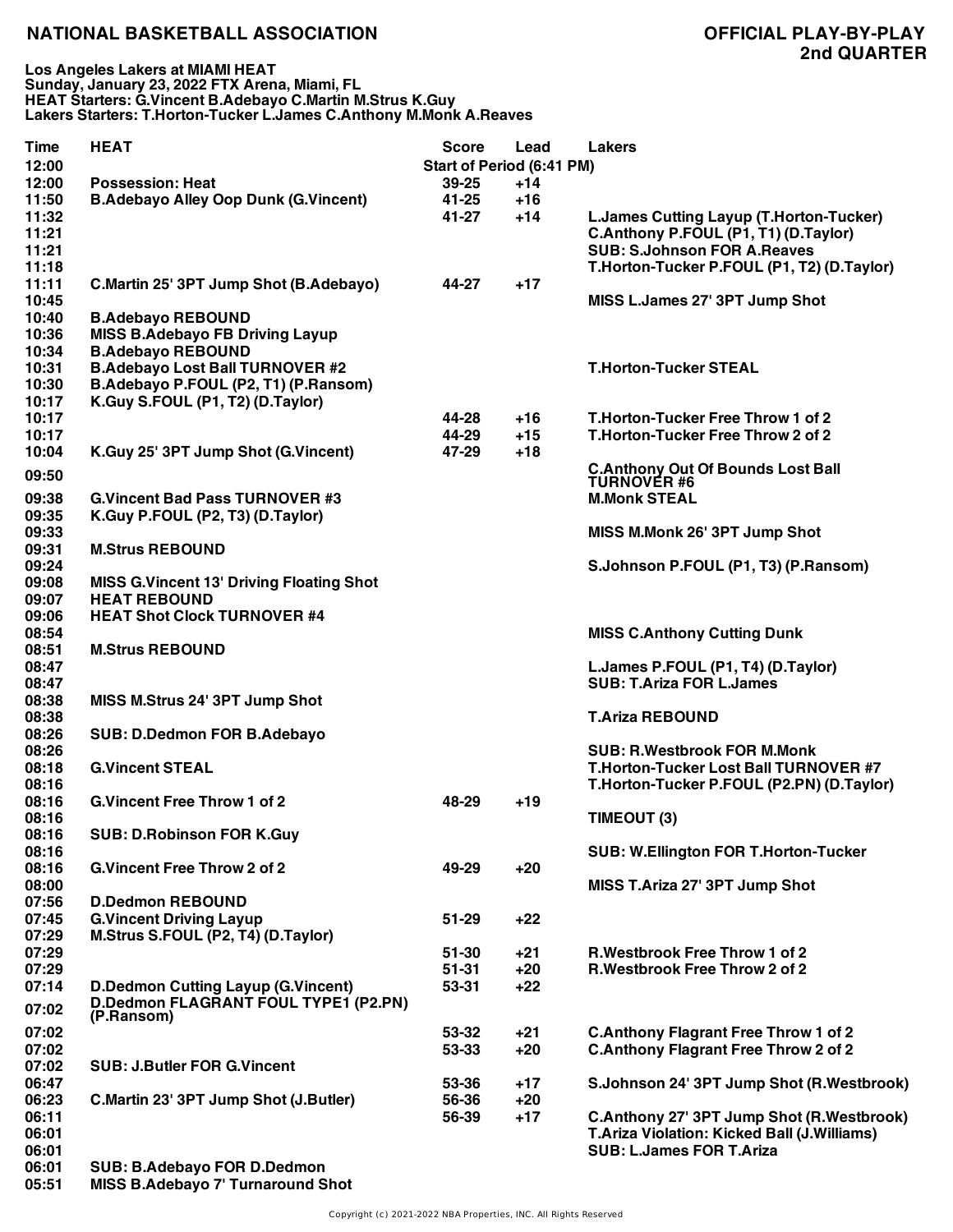**Los Angeles Lakers at MIAMI HEAT Sunday, January 23, 2022 FTX Arena, Miami, FL HEAT Starters: G.Vincent B.Adebayo C.Martin M.Strus K.Guy Lakers Starters: T.Horton-Tucker L.James C.Anthony M.Monk A.Reaves**

| Time  | <b>HEAT</b>                                | Score | Lead  | <b>Lakers</b>                                |
|-------|--------------------------------------------|-------|-------|----------------------------------------------|
| 05:45 | <b>C.Martin REBOUND</b>                    |       |       |                                              |
| 05:45 | <b>MISS C.Martin Tip Layup</b>             |       |       |                                              |
| 05:44 |                                            |       |       | <b>C.Anthony REBOUND</b>                     |
| 05:39 |                                            |       |       | MISS C.Anthony 28' 3PT Jump Shot             |
| 05:38 | <b>B.Adebayo REBOUND</b>                   |       |       |                                              |
| 05:13 | D.Robinson 23' 3PT Jump Shot (J.Butler)    | 59-39 | +20   |                                              |
| 04:53 | <b>D.Robinson STEAL</b>                    |       |       | <b>L.James Bad Pass TURNOVER #8</b>          |
| 04:48 | <b>M.Strus FB Running Layup (J.Butler)</b> | 61-39 | $+22$ |                                              |
| 04:46 |                                            |       |       | TIMEOUT (4)                                  |
| 04:46 |                                            |       |       | <b>SUB: M.Monk FOR C.Anthony</b>             |
| 04:46 | <b>SUB</b>                                 |       |       |                                              |
| 04:31 | P.Tucker P.FOUL (P2.PN) (J.Williams)       |       |       |                                              |
| 04:31 |                                            | 61-40 | $+21$ | L. James Free Throw 1 of 2                   |
| 04:31 |                                            |       |       | MISS L. James Free Throw 2 of 2              |
| 04:28 | <b>B.Adebayo REBOUND</b>                   |       |       |                                              |
| 04:08 | <b>M.Strus 27' 3PT Step Back Shot</b>      | 64-40 | $+24$ |                                              |
| 03:53 |                                            |       |       | MISS L.James 27' 3PT Jump Shot               |
| 03:49 | <b>J.Butler REBOUND</b>                    |       |       |                                              |
|       | <b>D.Robinson Out Of Bounds Bad Pass</b>   |       |       |                                              |
| 03:34 | <b>TURNOVER #5</b>                         |       |       |                                              |
| 03:30 |                                            |       |       | L.James Offensive (P2) (J.Williams)          |
| 03:30 |                                            |       |       | <b>L.James Foul TURNOVER #9</b>              |
| 03:30 |                                            |       |       | <b>SUB: A.Bradley FOR W.Ellington</b>        |
| 03:11 | <b>MISS P.Tucker Layup</b>                 |       |       |                                              |
| 03:07 | <b>P.Tucker REBOUND</b>                    |       |       |                                              |
| 03:07 | <b>MISS P.Tucker Tip Layup</b>             |       |       |                                              |
| 03:06 |                                            |       |       | <b>R.Westbrook REBOUND</b>                   |
| 03:06 | M.Strus S.FOUL (P3.PN) (P.Ransom)          |       |       |                                              |
| 03:06 |                                            |       |       | <b>MISS R. Westbrook Free Throw 1 of 2</b>   |
| 03:06 | <b>SUB: G.Vincent FOR M.Strus</b>          |       |       |                                              |
| 03:06 |                                            |       |       | <b>MISS R. Westbrook Free Throw 2 of 2</b>   |
| 03:04 | <b>D.Robinson REBOUND</b>                  |       |       |                                              |
| 02:55 |                                            |       |       |                                              |
| 02:55 | D. Robinson Free Throw 1 of 2              | 65-40 | $+25$ | A.Bradley P.FOUL (P1.PN) (D.Taylor)          |
| 02:55 | D. Robinson Free Throw 2 of 2              | 66-40 |       |                                              |
|       |                                            |       | $+26$ |                                              |
| 02:46 |                                            | 66-42 | $+24$ | <b>R.Westbrook Driving Finger Roll Layup</b> |
| 02:34 | <b>MISS J.Butler 17' Pullup Shot</b>       |       |       |                                              |
| 02:32 |                                            |       |       | <b>L.James REBOUND</b>                       |
| 02:24 |                                            | 66-44 | $+22$ | <b>M.Monk 13' Floating Shot (L.James)</b>    |
| 02:07 | <b>J.Butler Driving Reverse Layup</b>      | 68-44 | $+24$ |                                              |
| 01:43 |                                            |       |       | MISS R.Westbrook 23' 3PT Jump Shot           |
| 01:41 | <b>J.Butler REBOUND</b>                    |       |       |                                              |
| 01:35 | <b>MISS G.Vincent Cutting Layup</b>        |       |       |                                              |
| 01:35 |                                            |       |       | <b>R.Westbrook REBOUND</b>                   |
| 01:29 |                                            | 68-46 | $+22$ | <b>L.James FB Running Dunk (R.Westbrook)</b> |
| 01:08 | <b>B.Adebayo Bad Pass TURNOVER #6</b>      |       |       | <b>L.James STEAL</b>                         |
| 01:05 |                                            | 68-48 | $+20$ | <b>L.James FB Running Layup</b>              |
| 01:05 | D.Robinson S.FOUL (P2.PN) (P.Ransom)       |       |       |                                              |
| 01:05 | SUB: D.Dedmon FOR B.Adebayo                |       |       |                                              |
| 01:05 | <b>SUB: C.Martin FOR P.Tucker</b>          |       |       |                                              |
| 01:05 |                                            | 68-49 | +19   | L. James Free Throw 1 of 1                   |
| :50.9 |                                            |       |       | M.Monk S.FOUL (P1.PN) (P.Ransom)             |
| :50.9 | <b>C.Martin Free Throw 1 of 2</b>          | 69-49 | $+20$ |                                              |
| :50.9 | <b>MISS C.Martin Free Throw 2 of 2</b>     |       |       |                                              |
| :50.9 |                                            |       |       | <b>R.Westbrook REBOUND</b>                   |
| :50.9 |                                            |       |       | <b>SUB: C.Anthony FOR S.Johnson</b>          |
| :50.9 | <b>SUB: K.Guy FOR D.Dedmon</b>             |       |       |                                              |
| :45.9 |                                            |       |       | <b>MISS R. Westbrook Driving Layup</b>       |
| :44.9 |                                            |       |       | <b>Lakers REBOUND</b>                        |
| :41.1 |                                            |       |       | <b>MISS L.James Cutting Layup</b>            |
| :40.4 |                                            |       |       | <b>L.James REBOUND</b>                       |
| :40.4 | C.Martin S.FOUL (P1.PN) (J.Williams)       |       |       |                                              |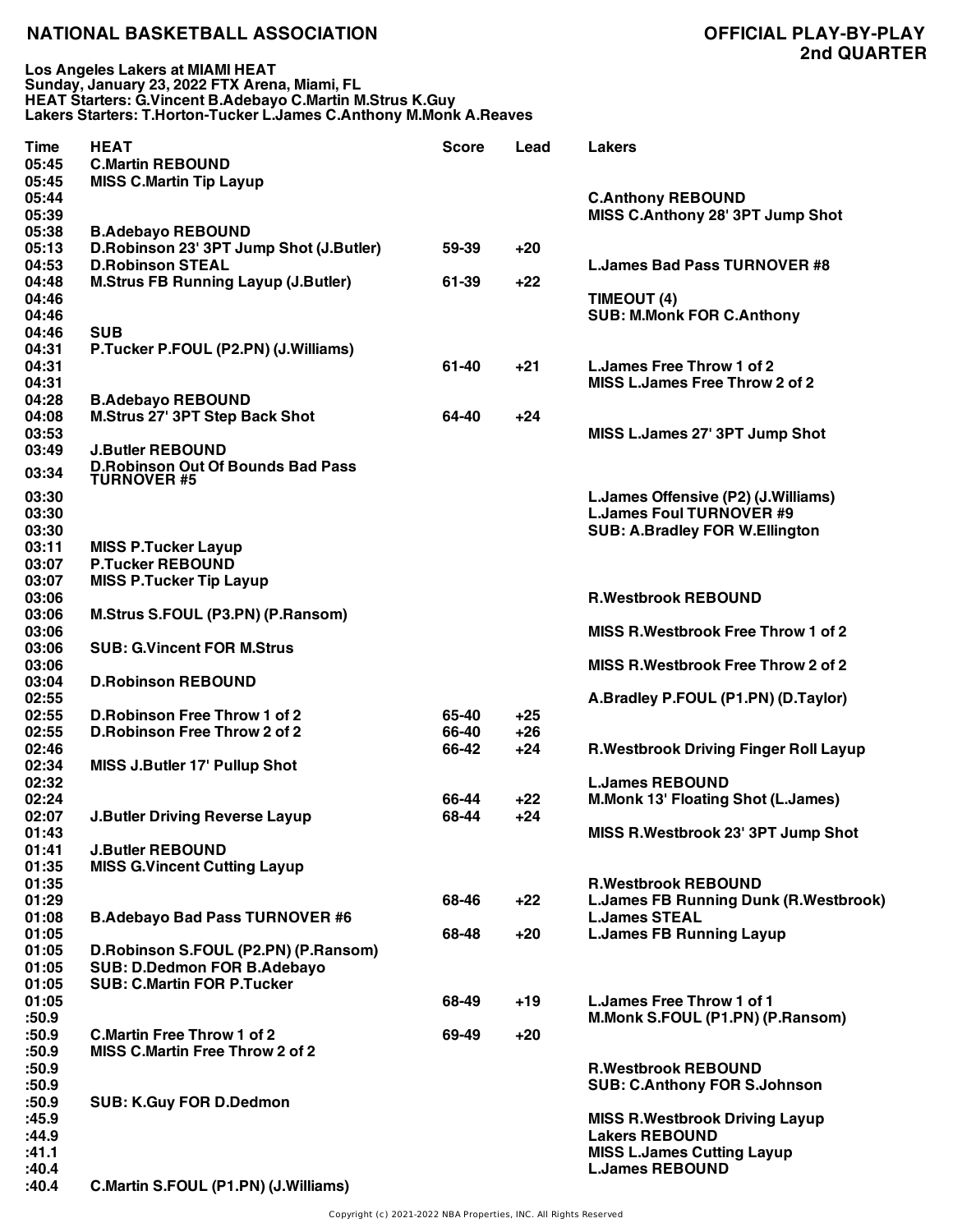**Los Angeles Lakers at MIAMI HEAT Sunday, January 23, 2022 FTX Arena, Miami, FL HEAT Starters: G.Vincent B.Adebayo C.Martin M.Strus K.Guy Lakers Starters: T.Horton-Tucker L.James C.Anthony M.Monk A.Reaves**

| Time           | <b>HEAT</b>                    | <b>Score</b>                                          | Lead  | <b>Lakers</b>                                                                 |  |  |
|----------------|--------------------------------|-------------------------------------------------------|-------|-------------------------------------------------------------------------------|--|--|
| :40.4          |                                | Double Technical - G.Vincent, C.Anthony (D.Taylor)    |       |                                                                               |  |  |
| :40.4<br>:40.4 | <b>SUB: D.Dedmon FOR K.Guy</b> |                                                       |       | MISS L.James Free Throw 1 of 2                                                |  |  |
| :40.4<br>:40.4 |                                |                                                       |       | <b>SUB: T.Horton-Tucker FOR C.Anthony</b><br><b>SUB: S.Johnson FOR M.Monk</b> |  |  |
| :40.4          |                                | 69-50                                                 | $+19$ | L. James Free Throw 2 of 2                                                    |  |  |
| :21.4          | MISS J.Butler 21' Jump Shot    |                                                       |       |                                                                               |  |  |
| :17.6          |                                |                                                       |       | <b>A.Bradley REBOUND</b>                                                      |  |  |
| :14.2          |                                | 69-52                                                 | $+17$ | L. James FB Running Layup (R. Westbrook)                                      |  |  |
| :00.0          | <b>MISS J.Butler Layup</b>     |                                                       |       |                                                                               |  |  |
| :00.0          | <b>HEAT REBOUND</b>            |                                                       |       |                                                                               |  |  |
|                |                                | End of 2nd QUARTER (69-52)<br>End of Period (7:16 PM) |       |                                                                               |  |  |
|                | <b>BIG HOME LEAD 26</b>        |                                                       |       | *LEAD CHANGES 0                                                               |  |  |
|                | <b>BIG VISITOR LEAD 0</b>      |                                                       |       | <b>TIMES TIED 0</b>                                                           |  |  |
|                | 5 FOR 5 PTS                    | <b>TURNOVERS</b>                                      |       | 4 FOR 4 PTS                                                                   |  |  |
|                | 10/21 FOR 47.6%                | <b>FIELD GOALS</b>                                    |       | 8/17 FOR 47.1%                                                                |  |  |
|                | 5/6 FOR 83.3%                  | <b>FREE THROWS</b>                                    |       | 9/13 FOR 69.2%                                                                |  |  |
|                | <b>OFF: 5 DEF: 9</b>           | <b>REBOUNDS</b>                                       |       | <b>OFF: 4 DEF: 7</b>                                                          |  |  |
|                | C.Martin: 7                    | <b>HIGH SCORER</b>                                    |       | L.James: 11                                                                   |  |  |
|                | <b>B.Adebayo: 4</b>            | <b>HIGH REBOUNDER</b>                                 |       | <b>R.Westbrook: 3</b>                                                         |  |  |
|                | J.Butler, G.Vincent: 3         | <b>HIGH ASSISTS</b>                                   |       | <b>R.Westbrook: 4</b>                                                         |  |  |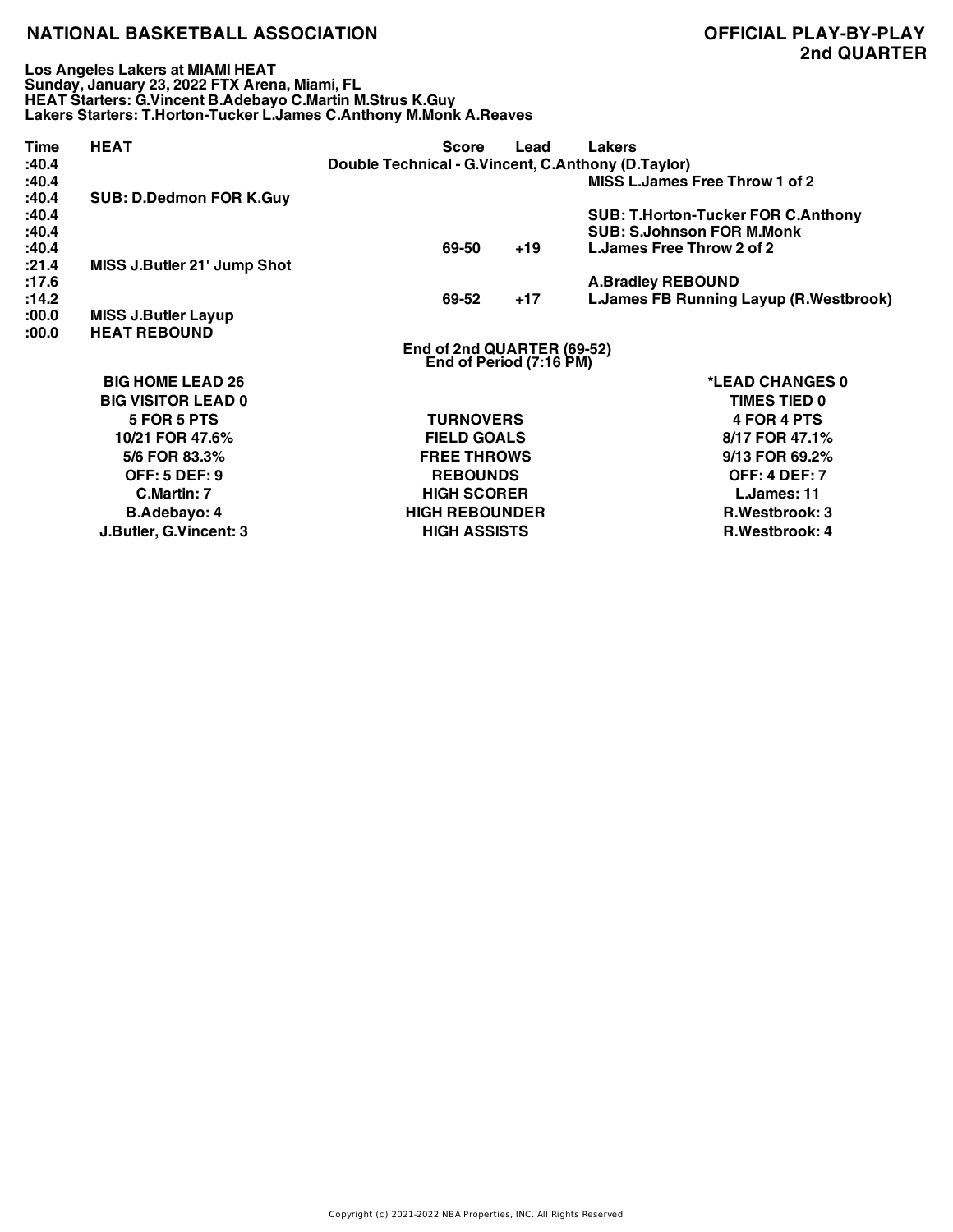**Los Angeles Lakers at MIAMI HEAT Sunday, January 23, 2022 FTX Arena, Miami, FL HEAT Starters: G.Vincent J.Butler D.Robinson B.Adebayo P.Tucker Lakers Starters: R.Westbrook L.James A.Bradley T.Ariza D.Howard**

| <b>Time</b><br>12:00 | <b>HEAT</b>                                                                 | Score<br>Start of Period (7:32 PM) | Lead  | <b>Lakers</b>                                      |
|----------------------|-----------------------------------------------------------------------------|------------------------------------|-------|----------------------------------------------------|
| 12:00                | <b>Possession: Heat</b>                                                     | 69-52                              | $+17$ |                                                    |
| 11:51                | <b>G.Vincent Lost Ball TURNOVER #7</b>                                      |                                    |       | <b>A.Bradley STEAL</b>                             |
| 11:51                | G.Vincent Take Foul (P1, T1) (D.Taylor)                                     |                                    |       |                                                    |
| 11:40                |                                                                             |                                    |       | MISS T.Ariza 24' 3PT Jump Shot                     |
| 11:36                | <b>D.Robinson REBOUND</b>                                                   |                                    |       |                                                    |
| 11:24                | MISS G.Vincent 28' 3PT Jump Shot                                            |                                    |       |                                                    |
| 11:18                |                                                                             |                                    |       | <b>R.Westbrook REBOUND</b>                         |
| 11:14                |                                                                             |                                    |       | <b>MISS R. Westbrook Driving Layup</b>             |
| 11:11                | <b>J.Butler REBOUND</b>                                                     |                                    |       |                                                    |
| 11:00                | <b>B.Adebayo Offensive (P3) (J.Williams)</b>                                |                                    |       |                                                    |
| 11:00                | <b>B.Adebayo Foul TURNOVER #8</b>                                           |                                    |       |                                                    |
| 10:52                |                                                                             |                                    |       | MISS L.James 25' 3PT Jump Shot                     |
| 10:49                | <b>G.Vincent REBOUND</b>                                                    |                                    |       |                                                    |
| 10:36                | MISS D.Robinson 27' 3PT Jump Shot                                           |                                    |       |                                                    |
| 10:31                |                                                                             |                                    |       | <b>T.Ariza REBOUND</b>                             |
| 10:23                |                                                                             |                                    |       | <b>T.Ariza Traveling TURNOVER #10</b>              |
| 10:04                | MISS D.Robinson 30' 3PT Jump Shot                                           |                                    |       | <b>D.Howard BLOCK</b>                              |
| 10:00                |                                                                             |                                    |       | <b>T.Ariza REBOUND</b>                             |
| 09:48<br>09:42       | G.Vincent P.FOUL (P2, T2) (P.Ransom)<br>J.Butler P.FOUL (P1, T3) (D.Taylor) |                                    |       |                                                    |
| 09:36                |                                                                             | 69-54                              | $+15$ | L.James Alley Oop Dunk (R.Westbrook)               |
| 09:15                | B.Adebayo 17' Jump Shot (J.Butler)                                          | 71-54                              | $+17$ |                                                    |
| 09:03                |                                                                             | 71-56                              | $+15$ | R. Westbrook 20' Pullup Shot                       |
| 08:45                | MISS J.Butler 11' Fadeaway Shot                                             |                                    |       |                                                    |
| 08:43                |                                                                             |                                    |       | <b>D.Howard REBOUND</b>                            |
| 08:37                | <b>D.Robinson STEAL</b>                                                     |                                    |       | <b>R.Westbrook Bad Pass TURNOVER #11</b>           |
| 08:31                | J.Butler 11' Step Back Shot                                                 | 73-56                              | $+17$ |                                                    |
| 08:11                |                                                                             |                                    |       | MISS L.James 27' 3PT Jump Shot                     |
| 08:07                | <b>B.Adebayo REBOUND</b>                                                    |                                    |       |                                                    |
| 07:49                | MISS P.Tucker 24' 3PT Jump Shot                                             |                                    |       |                                                    |
| 07:45                |                                                                             |                                    |       | <b>D.Howard REBOUND</b>                            |
| 07:42                |                                                                             |                                    |       | MISS A.Bradley 27' 3PT FB Running Pullup           |
|                      |                                                                             |                                    |       | <b>Shot</b>                                        |
| 07:42<br>07:31       | <b>P.Tucker REBOUND</b><br>J.Butler 23' 3PT Jump Shot (P.Tucker)            |                                    | $+20$ |                                                    |
| 07:06                | <b>B.Adebayo STEAL</b>                                                      | 76-56                              |       | <b>T.Ariza Bad Pass TURNOVER #12</b>               |
| 07:04                |                                                                             |                                    |       | R.Westbrook Take Foul (P2, T1) (J.Williams)        |
| 07:04                |                                                                             |                                    |       | <b>SUB: M.Monk FOR T.Ariza</b>                     |
| 07:04                |                                                                             |                                    |       | <b>SUB: S.Johnson FOR D.Howard</b>                 |
|                      | <b>D.Robinson Out Of Bounds Bad Pass</b>                                    |                                    |       |                                                    |
| 07:03                | <b>TURNOVER #9</b>                                                          |                                    |       |                                                    |
| 06:52                |                                                                             |                                    |       | MISS L.James 26' 3PT Jump Shot                     |
| 06:51                | <b>P.Tucker REBOUND</b>                                                     |                                    |       |                                                    |
| 06:49                |                                                                             |                                    |       | R.Westbrook P.FOUL (P3, T2) (D.Taylor)             |
| 06:49                | TIMEOUT (1)                                                                 |                                    |       |                                                    |
| 06:36                | J.Butler 17' Pullup Shot                                                    | 78-56                              | $+22$ |                                                    |
| 06:12                |                                                                             | 78-59                              | $+19$ | A.Bradley 23' 3PT Jump Shot (R.Westbrook)          |
| 05:49                | MISS G.Vincent 30' 3PT Pullup Shot                                          |                                    |       |                                                    |
| 05:45                |                                                                             |                                    |       | <b>M.Monk REBOUND</b>                              |
| 05:37                | <b>G.Vincent STEAL</b>                                                      |                                    |       | A.Bradley Lost Ball TURNOVER #13                   |
| 05:28                |                                                                             |                                    |       | R.Westbrook S.FOUL (P4, T3) (P.Ransom)             |
| 05:28<br>05:28       | <b>J.Butler Technical Free Throw 1 of 1</b>                                 | 79-59                              | $+20$ | <b>Russell Westbrook Foul: T.FOUL (J.Williams)</b> |
| 05:28                | <b>B.Adebayo Free Throw 1 of 2</b>                                          | 80-59                              | $+21$ |                                                    |
| 05:28                | <b>B.Adebayo Free Throw 2 of 2</b>                                          | 81-59                              | $+22$ |                                                    |
| 05:28                | <b>SUB: M.Strus FOR G.Vincent</b>                                           |                                    |       |                                                    |
| 05:28                |                                                                             |                                    |       | <b>SUB: C.Anthony FOR L.James</b>                  |
| 05:19                | <b>J.Butler BLOCK</b>                                                       |                                    |       | <b>MISS R.Westbrook Driving Layup</b>              |
| 05:19                |                                                                             |                                    |       | <b>Lakers REBOUND</b>                              |
| 05:19                | SUB: D.Dedmon FOR B.Adebayo                                                 |                                    |       |                                                    |
| 05:10                |                                                                             | $81 - 61$                          | $+20$ | R.Westbrook 6' Fadeaway Bank Shot                  |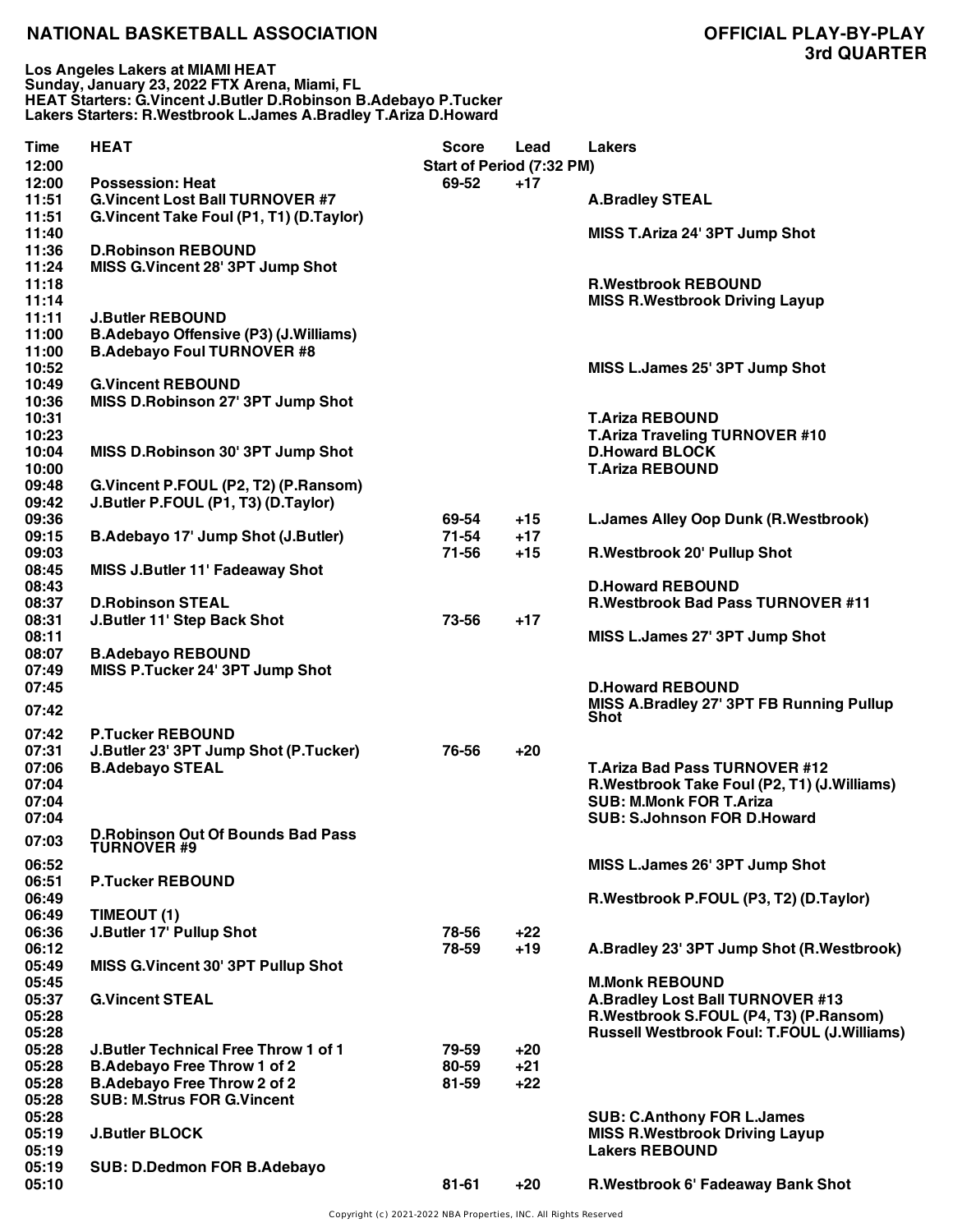**Los Angeles Lakers at MIAMI HEAT Sunday, January 23, 2022 FTX Arena, Miami, FL HEAT Starters: G.Vincent J.Butler D.Robinson B.Adebayo P.Tucker Lakers Starters: R.Westbrook L.James A.Bradley T.Ariza D.Howard**

| Time           | <b>HEAT</b>                                          | Score                      | Lead  | <b>Lakers</b>                                                   |
|----------------|------------------------------------------------------|----------------------------|-------|-----------------------------------------------------------------|
| 04:56          | D.Dedmon Out Of Bounds Bad Pass TURNOVER             |                            |       |                                                                 |
|                | #10                                                  |                            |       |                                                                 |
| 04:41          |                                                      | $81 - 64$                  | $+17$ | A.Bradley 24' 3PT Jump Shot (M.Monk)                            |
| 04:20          | <b>M.Strus Bad Pass TURNOVER #11</b>                 |                            |       | <b>M.Monk STEAL</b>                                             |
| 04:17          |                                                      |                            |       | MISS M.Monk 27' 3PT FB Running Pullup Shot                      |
| 04:15<br>04:15 | <b>HEAT REBOUND</b>                                  |                            |       | <b>SUB: T.Horton-Tucker FOR R.Westbrook</b>                     |
| 04:02          | MISS D.Robinson 26' 3PT Jump Shot                    |                            |       |                                                                 |
| 04:01          | <b>HEAT REBOUND</b>                                  |                            |       |                                                                 |
| 04:01          |                                                      |                            |       | C.Anthony L.B Foul (P2, T4) (P.Ransom)                          |
| 03:58          | MISS J.Butler 23' 3PT Jump Shot                      |                            |       |                                                                 |
| 03:56          |                                                      |                            |       | <b>Lakers REBOUND</b>                                           |
| 03:50          |                                                      |                            |       | MISS T.Horton-Tucker 28' 3PT Jump Shot                          |
| 03:44          | <b>D.Dedmon REBOUND</b>                              |                            |       |                                                                 |
| 03:37          |                                                      |                            |       | T.Horton-Tucker S.FOUL (P3.PN) (D.Taylor)                       |
| 03:37          | <b>J.Butler Free Throw 1 of 2</b>                    | 82-64                      | $+18$ |                                                                 |
| 03:37          | <b>SUB: C.Martin FOR P.Tucker</b>                    |                            |       |                                                                 |
| 03:37          | <b>SUB: B.Adebayo FOR D.Dedmon</b>                   |                            |       |                                                                 |
| 03:37          |                                                      |                            |       | <b>SUB: L.James FOR S.Johnson</b>                               |
| 03:37          |                                                      |                            |       | <b>SUB: A.Reaves FOR A.Bradley</b>                              |
| 03:37          | J.Butler Free Throw 2 of 2                           | 83-64                      | $+19$ |                                                                 |
| 03:25          | <b>B.Adebayo Violation: Kicked Ball (J.Williams)</b> |                            |       |                                                                 |
| 03:13          |                                                      | 83-66                      | $+17$ | L.James 13' Fadeaway Shot (M.Monk)                              |
| 02:58          | MISS M.Strus 26' 3PT Jump Shot                       |                            |       |                                                                 |
| 02:58          | <b>J.Butler STEAL</b>                                |                            |       | <b>L.James REBOUND</b><br><b>A.Reaves Bad Pass TURNOVER #14</b> |
| 02:38<br>02:34 | <b>C.Martin FB Running Dunk (J.Butler)</b>           | 85-66                      | $+19$ |                                                                 |
| 02:21          |                                                      |                            |       | MISS C.Anthony 26' 3PT Jump Shot                                |
| 02:17          | <b>D.Robinson REBOUND</b>                            |                            |       |                                                                 |
| 02:10          | <b>J.Butler Driving Layup</b>                        | 87-66                      | $+21$ |                                                                 |
| 02:10          |                                                      |                            |       | TIMEOUT (5)                                                     |
| 02:10          |                                                      |                            |       | <b>SUB: W.Ellington FOR A.Reaves</b>                            |
|                | <b>HEAT Technical Defensive Three Seconds Foul:</b>  |                            |       |                                                                 |
| 01:54          | C.Martin (P.Ransom)                                  |                            |       |                                                                 |
| 01:54          |                                                      | 87-67                      | $+20$ | <b>C.Anthony Technical Free Throw 1 of 1</b>                    |
| 01:47          |                                                      |                            |       | <b>MISS T.Horton-Tucker Driving Layup</b>                       |
| 01:45          | <b>J.Butler REBOUND</b>                              |                            |       |                                                                 |
| 01:42          | B.Adebayo Offensive (P4) (D.Taylor)                  |                            |       |                                                                 |
| 01:42          | <b>B.Adebayo Foul TURNOVER #12</b>                   |                            |       |                                                                 |
| 01:29<br>01:26 | <b>M.Strus REBOUND</b>                               |                            |       | <b>MISS T.Horton-Tucker 7' Turnaround Shot</b>                  |
| 01:06          | MISS B.Adebayo 18' Pullup Shot                       |                            |       |                                                                 |
| 01:05          |                                                      |                            |       | <b>Lakers REBOUND</b>                                           |
| :49.8          |                                                      | 87-70                      | $+17$ | W.Ellington 26' 3PT Jump Shot (L.James)                         |
| :34.3          | <b>B.Adebayo Dunk (D.Robinson)</b>                   | 89-70                      | $+19$ |                                                                 |
| :15.1          | <b>SUB: G.Vincent FOR B.Adebayo</b>                  |                            |       |                                                                 |
| :15.1          | <b>SUB: P.Tucker FOR J.Butler</b>                    |                            |       |                                                                 |
| :10.3          |                                                      |                            |       | <b>Lakers Shot Clock TURNOVER #15</b>                           |
| :03.5          | <b>MISS G. Vincent Driving Layup</b>                 |                            |       |                                                                 |
| :01.5          |                                                      |                            |       | <b>W.Ellington REBOUND</b>                                      |
|                |                                                      | End of 3rd QUARTER (89-70) |       |                                                                 |
|                |                                                      | End of Period (7:59 PM)    |       |                                                                 |
|                | <b>BIG HOME LEAD 22</b>                              |                            |       | *LEAD CHANGES 0                                                 |
|                | <b>BIG VISITOR LEAD 0</b>                            |                            |       | <b>TIMES TIED 0</b>                                             |
|                | 6 FOR 3 PTS                                          | <b>TURNOVERS</b>           |       | 6 FOR 6 PTS                                                     |
|                | 7/18 FOR 38.9%                                       | <b>FIELD GOALS</b>         |       | 7/19 FOR 36.8%                                                  |
|                | 5/5 FOR 100%                                         | <b>FREE THROWS</b>         |       | 1/1 FOR 100%                                                    |
|                | <b>OFF: 1 DEF: 11</b>                                | <b>REBOUNDS</b>            |       | <b>OFF: 1 DEF: 10</b>                                           |
|                | J.Butler: 12                                         | <b>HIGH SCORER</b>         |       | A.Bradley: 6                                                    |
|                | J.Butler, P.Tucker, D.Robinson: 2                    | <b>HIGH REBOUNDER</b>      |       | T.Ariza, D.Howard: 2                                            |
|                | J.Butler: 2                                          | <b>HIGH ASSISTS</b>        |       | R.Westbrook, M.Monk: 2                                          |
|                |                                                      |                            |       |                                                                 |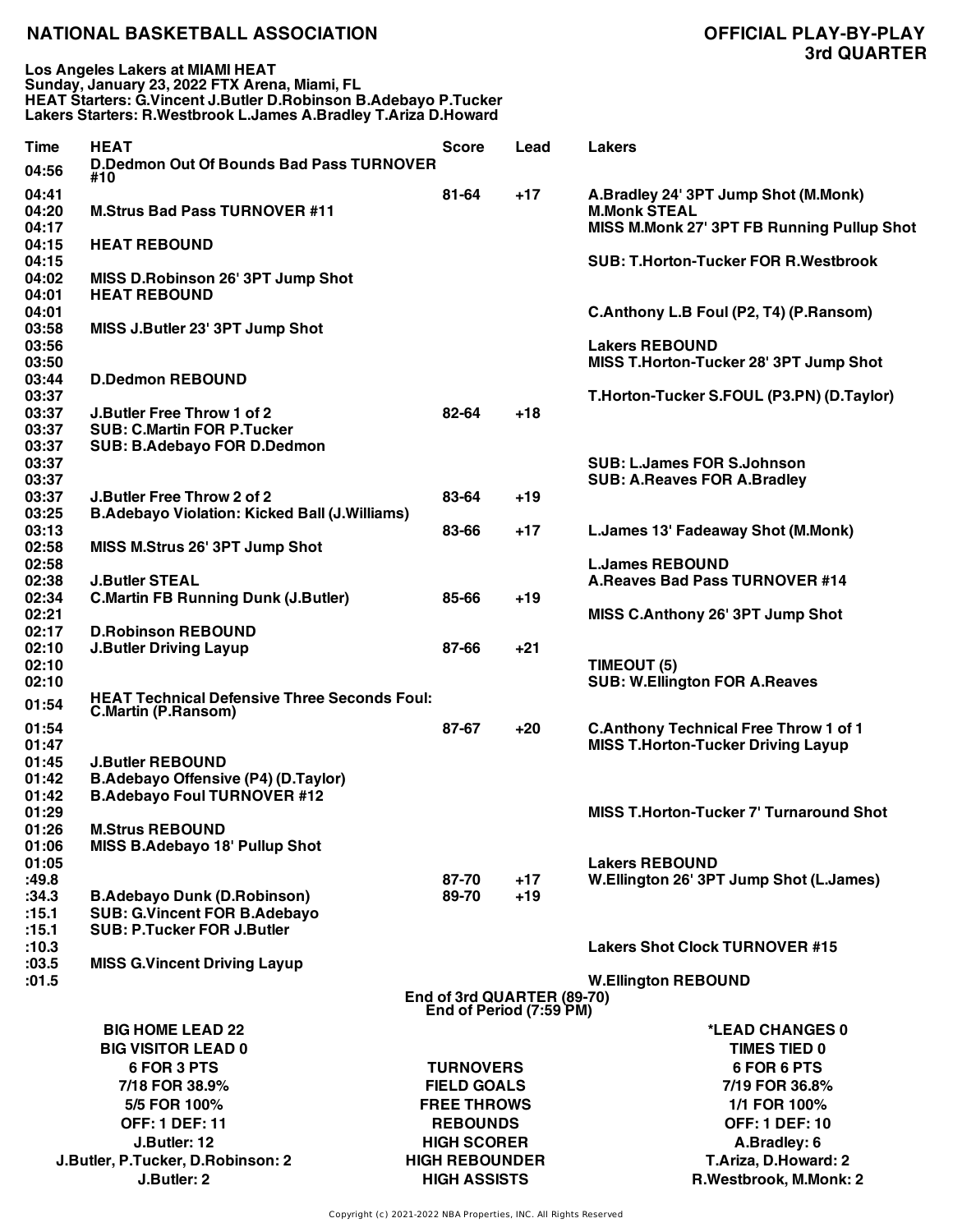| Time  | <b>HEAT</b>                                           | <b>Score</b>              | Lead  | <b>Lakers</b>                                   |
|-------|-------------------------------------------------------|---------------------------|-------|-------------------------------------------------|
| 12:00 |                                                       | Start of Period (8:02 PM) |       |                                                 |
| 12:00 |                                                       | 89-70                     | $+19$ | <b>Possession: Lakers</b>                       |
| 11:43 |                                                       |                           |       | MISS A.Bradley 23' 3PT Jump Shot                |
| 11:40 | <b>P.Tucker REBOUND</b>                               |                           |       |                                                 |
| 11:27 |                                                       |                           | $+21$ |                                                 |
|       | <b>D.Robinson Cutting Layup (P.Tucker)</b>            | 91-70                     |       |                                                 |
| 11:09 |                                                       |                           |       | <b>MISS A.Bradley 12' Driving Floating Shot</b> |
| 11:06 | <b>P.Tucker REBOUND</b>                               |                           |       |                                                 |
| 10:45 | MISS M.Strus 24' 3PT Jump Shot                        |                           |       |                                                 |
| 10:42 |                                                       |                           |       | <b>C.Anthony REBOUND</b>                        |
| 10:36 |                                                       |                           |       | MISS A.Bradley 26' 3PT FB Running Shot          |
| 10:32 | <b>P.Tucker REBOUND</b>                               |                           |       |                                                 |
| 10:11 | <b>C.Martin Driving Finger Roll Layup (G.Vincent)</b> | 93-70                     | $+23$ |                                                 |
| 10:01 |                                                       |                           |       | MISS L.James 29' 3PT Pullup Shot                |
| 10:00 |                                                       |                           |       | <b>Lakers REBOUND</b>                           |
| 10:00 | C.Martin L.B Foul (P2, T1) (J.Williams)               |                           |       |                                                 |
|       |                                                       |                           |       |                                                 |
| 09:56 |                                                       |                           |       | MISS W.Ellington 27' 3PT Pullup Shot            |
| 09:53 |                                                       |                           |       | <b>Lakers REBOUND</b>                           |
| 09:41 |                                                       | 93-72                     | +21   | <b>L.James Layup</b>                            |
| 09:21 | <b>P.Tucker Cutting Layup (D.Robinson)</b>            | 95-72                     | $+23$ |                                                 |
| 09:10 | M.Strus P.FOUL (P4, T2) (D.Taylor)                    |                           |       |                                                 |
| 09:10 |                                                       |                           |       | <b>SUB: T.Horton-Tucker FOR W.Ellington</b>     |
| 09:10 |                                                       |                           |       | <b>SUB: A.Reaves FOR C.Anthony</b>              |
| 09:10 |                                                       |                           |       | <b>SUB: S.Johnson FOR M.Monk</b>                |
| 09:04 | <b>C.Martin BLOCK</b>                                 |                           |       | <b>MISS A.Reaves Cutting Layup</b>              |
|       |                                                       |                           |       |                                                 |
| 08:59 |                                                       |                           |       | <b>T.Horton-Tucker REBOUND</b>                  |
| 08:55 |                                                       | 95-75                     | $+20$ | A.Bradley 25' 3PT Jump Shot (T.Horton-Tucker)   |
| 08:38 | D.Robinson 28' 3PT Jump Shot (P.Tucker)               | 98-75                     | $+23$ |                                                 |
| 08:26 | G.Vincent P.FOUL (P3, T3) (P.Ransom)                  |                           |       |                                                 |
| 08:26 | <b>SUB: B.Adebayo FOR P.Tucker</b>                    |                           |       |                                                 |
| 08:26 | <b>SUB: J.Butler FOR M.Strus</b>                      |                           |       |                                                 |
| 08:09 |                                                       | 98-77                     | $+21$ | <b>L.James Driving Layup</b>                    |
| 07:53 | <b>MISS C.Martin 13' Pullup Shot</b>                  |                           |       |                                                 |
| 07:51 |                                                       |                           |       | <b>L.James REBOUND</b>                          |
| 07:44 | <b>B.Adebayo BLOCK</b>                                |                           |       | <b>MISS L.James Driving Layup</b>               |
|       |                                                       |                           |       |                                                 |
| 07:44 |                                                       |                           |       | <b>Lakers REBOUND</b>                           |
| 07:44 | G.Vincent P.FOUL (P4, T4) (P.Ransom)                  |                           |       |                                                 |
| 07:40 | D.Robinson P.FOUL (P3.PN) (P.Ransom)                  |                           |       |                                                 |
| 07:40 |                                                       | 98-78                     | $+20$ | A.Reaves Free Throw 1 of 2                      |
| 07:40 |                                                       |                           |       | <b>SUB: R.Westbrook FOR L.James</b>             |
| 07:40 |                                                       | 98-79                     | +19   | A. Reaves Free Throw 2 of 2                     |
|       | <b>G.Vincent Out Of Bounds Bad Pass TURNOVER</b>      |                           |       |                                                 |
| 07:27 | #13                                                   |                           |       |                                                 |
|       |                                                       |                           |       | T.Horton-Tucker 26' 3PT Jump Shot               |
| 07:10 |                                                       | 98-82                     | $+16$ | (R.Westbrook)                                   |
| 07:08 | TIMEOUT (2)                                           |                           |       |                                                 |
| 07:08 | <b>SUB: M.Strus FOR D.Robinson</b>                    |                           |       |                                                 |
| 07:08 |                                                       |                           |       | <b>SUB: L.James FOR A.Reaves</b>                |
|       |                                                       |                           |       |                                                 |
| 06:52 |                                                       |                           |       | R.Westbrook S.FOUL (P5, T1) (P.Ransom)          |
| 06:52 | <b>C.Martin Free Throw 1 of 2</b>                     | 99-82                     | $+17$ |                                                 |
| 06:52 | <b>C.Martin Free Throw 2 of 2</b>                     | 100-82                    | $+18$ |                                                 |
| 06:41 |                                                       |                           |       | <b>MISS T.Horton-Tucker Driving Layup</b>       |
| 06:37 | <b>J.Butler REBOUND</b>                               |                           |       |                                                 |
| 06:17 | <b>MISS G. Vincent Cutting Layup</b>                  |                           |       |                                                 |
| 06:15 |                                                       |                           |       | <b>S.Johnson REBOUND</b>                        |
| 06:13 | C.Martin S.FOUL (P3.PN) (D.Taylor)                    |                           |       |                                                 |
|       |                                                       |                           |       |                                                 |
| 06:13 |                                                       | 100-83                    | $+17$ | S.Johnson Free Throw 1 of 2                     |
| 06:13 |                                                       | 100-84                    | $+16$ | S.Johnson Free Throw 2 of 2                     |
| 05:59 | MISS J.Butler 24' 3PT Jump Shot                       |                           |       |                                                 |
| 05:55 |                                                       |                           |       | <b>L.James REBOUND</b>                          |
| 05:49 |                                                       |                           |       | MISS R.Westbrook 24' 3PT Jump Shot              |
| 05:44 | <b>B.Adebayo REBOUND</b>                              |                           |       |                                                 |
| 05:24 | <b>MISS C.Martin Cutting Layup</b>                    |                           |       |                                                 |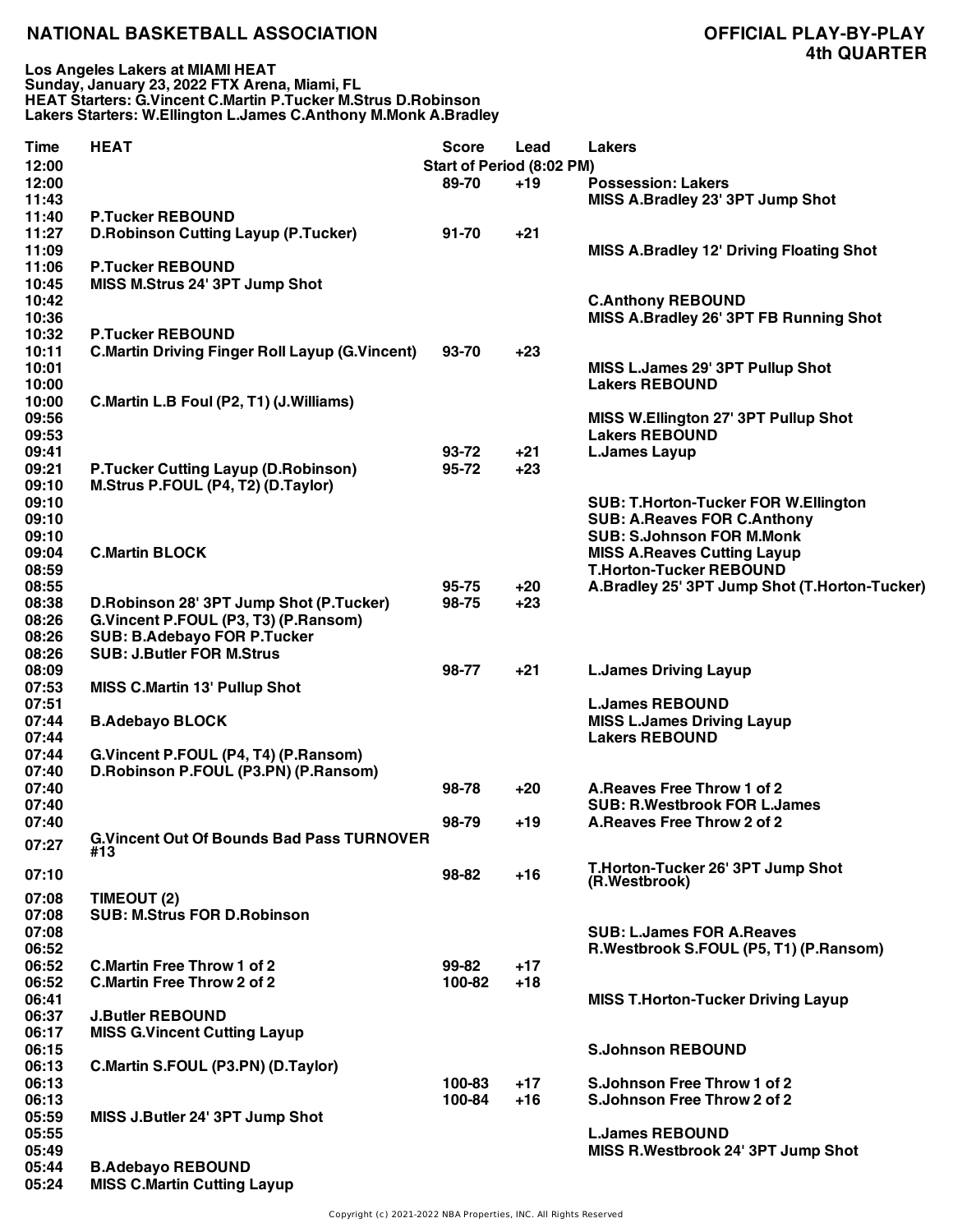| Time<br>05:22<br>05:19 | <b>HEAT</b>                                  | <b>Score</b>     | Lead     | Lakers<br><b>L.James REBOUND</b><br>MISS S.Johnson 23' 3PT FB Jump Shot                                                            |
|------------------------|----------------------------------------------|------------------|----------|------------------------------------------------------------------------------------------------------------------------------------|
| 05:17<br>05:14         |                                              | 100-86           | $+14$    | <b>R.Westbrook REBOUND</b><br><b>R.Westbrook Putback Layup</b>                                                                     |
| 05:05<br>05:05         | J.Butler Free Throw 1 of 2                   | 101-86           | +15      | S.Johnson S.FOUL (P2, T2) (D.Taylor)                                                                                               |
| 05:05<br>05:05         | <b>SUB: P.Tucker FOR G.Vincent</b>           |                  |          |                                                                                                                                    |
| 05:05                  | <b>SUB: D.Robinson FOR C.Martin</b>          |                  |          | <b>SUB: C.Anthony FOR S.Johnson</b>                                                                                                |
| 05:05                  | J.Butler Free Throw 2 of 2                   | 102-86           | $+16$    |                                                                                                                                    |
| 04:56                  |                                              | 102-88           | $+14$    | R. Westbrook 3' Driving Bank Shot                                                                                                  |
| 04:56                  | B.Adebayo S.FOUL (P5.PN) (D.Taylor)          |                  |          |                                                                                                                                    |
| 04:56                  | <b>SUB: G.Vincent FOR B.Adebayo</b>          |                  |          |                                                                                                                                    |
| 04:56<br>04:38         | MISS M.Strus 24' 3PT Jump Shot               | 102-89           | $+13$    | <b>R.Westbrook Free Throw 1 of 1</b>                                                                                               |
| 04:34                  |                                              |                  |          | <b>L.James REBOUND</b>                                                                                                             |
| 04:30                  | D.Robinson P.FOUL (P4.PN) (P.Ransom)         |                  |          |                                                                                                                                    |
| 04:30                  |                                              |                  |          | MISS A.Bradley Free Throw 1 of 2                                                                                                   |
| 04:30                  |                                              | 102-90           | $+12$    | A.Bradley Free Throw 2 of 2                                                                                                        |
| 04:18                  | MISS J.Butler 26' 3PT Jump Shot              |                  |          |                                                                                                                                    |
| 04:13                  | <b>D.Robinson REBOUND</b>                    |                  |          |                                                                                                                                    |
| 04:10<br>04:10         | <b>D.Robinson Lost Ball TURNOVER #14</b>     |                  |          | JUMP BALL D.Robinson VS. L.James: TIP TO R.Westbrook<br><b>L.James STEAL</b>                                                       |
| 04:06                  | <b>P.Tucker STEAL</b>                        |                  |          | <b>R.Westbrook Lost Ball TURNOVER #16</b>                                                                                          |
| 04:02                  |                                              |                  |          | L.James S.FOUL (P3, T3) (D.Taylor)                                                                                                 |
| 04:02                  | <b>G.Vincent Free Throw 1 of 2</b>           | 103-90           | $+13$    |                                                                                                                                    |
| 04:02                  | <b>G.Vincent Free Throw 2 of 2</b>           | 104-90           | $+14$    |                                                                                                                                    |
| 03:53                  |                                              | 104-93           | $+11$    | A.Bradley 27' 3PT Pullup Shot                                                                                                      |
| 03:52                  | TIMEOUT (3)                                  |                  |          |                                                                                                                                    |
| 03:32                  | MISS G.Vincent 29' 3PT Jump Shot             |                  |          |                                                                                                                                    |
| 03:27                  |                                              |                  |          | <b>R.Westbrook REBOUND</b><br><b>C.Anthony 25' 3PT FB Running Shot</b>                                                             |
| 03:23<br>03:11         |                                              | 104-96           | +8       | (R.Westbrook)<br>L.James P.FOUL (P4, T4) (P.Ransom)                                                                                |
| 03:11                  | <b>SUB: B.Adebayo FOR M.Strus</b>            |                  |          |                                                                                                                                    |
| 02:59                  | MISS J.Butler 15' Step Back Shot             |                  |          |                                                                                                                                    |
| 02:58                  |                                              |                  |          | <b>Lakers REBOUND</b>                                                                                                              |
| 02:57                  | P.Tucker L.B Foul (P3.PN) (D.Taylor)         |                  |          |                                                                                                                                    |
| 02:57<br>02:57         |                                              | 104-97<br>104-98 | +7<br>+6 | <b>R.Westbrook Free Throw 1 of 2</b><br>R. Westbrook Free Throw 2 of 2                                                             |
| 02:51                  |                                              |                  |          | C.Anthony P.FOUL (P3.PN) (J.Williams)                                                                                              |
| 02:51                  | D. Robinson Free Throw 1 of 2                | 105-98           | +7       |                                                                                                                                    |
| 02:51                  | MISS D.Robinson Free Throw 2 of 2            |                  |          |                                                                                                                                    |
| 02:49                  |                                              |                  |          | <b>R.Westbrook REBOUND</b>                                                                                                         |
| 02:34                  |                                              | 105-100          | +5       | <b>R.Westbrook Driving Finger Roll Layup</b><br>(L.James)                                                                          |
| 02:20                  | D.Robinson 27' 3PT Pullup Shot (B.Adebayo)   | 108-100          | +8       |                                                                                                                                    |
| 02:09                  |                                              | 108-102          | +6       | <b>L.James Cutting Layup (A.Bradley)</b>                                                                                           |
| 02:09                  | G.Vincent S.FOUL (P5.PN) (P.Ransom)          |                  |          |                                                                                                                                    |
| 02:09                  |                                              | 108-103          | +5       | L. James Free Throw 1 of 1                                                                                                         |
| 01:48                  | P.Tucker 23' 3PT Jump Shot (B.Adebayo)       | 111-103          | +8       |                                                                                                                                    |
| 01:40                  | G.Vincent S.FOUL (P6.PN) (J.Williams)        |                  |          |                                                                                                                                    |
| 01:40                  |                                              |                  |          | TIMEOUT (CC)<br>Lakers Coach's Challenge L.James Offensive (J.Williams): Call Overturned: Corrected to Shooting Foul on G. Vincent |
| 01:40<br>01:40         | <b>SUB: M.Strus FOR G.Vincent</b>            |                  |          |                                                                                                                                    |
| 01:40                  |                                              | 111-104          | $+7$     | L. James Free Throw 1 of 2                                                                                                         |
| 01:40                  |                                              | 111-105          | +6       | <b>L.James Free Throw 2 of 2</b>                                                                                                   |
| 01:25                  | <b>B.Adebayo Offensive (P6) (J.Williams)</b> |                  |          |                                                                                                                                    |
| 01:25                  | <b>B.Adebayo Foul TURNOVER #15</b>           |                  |          |                                                                                                                                    |
| 01:25                  | <b>SUB: C.Martin FOR B.Adebayo</b>           |                  |          |                                                                                                                                    |
| 01:08                  |                                              |                  |          | <b>MISS C.Anthony Reverse Layup</b>                                                                                                |
| 01:07<br>01:07         |                                              | $111-107 +4$     |          | <b>L.James REBOUND</b><br><b>L.James Putback Layup</b>                                                                             |
|                        |                                              |                  |          |                                                                                                                                    |